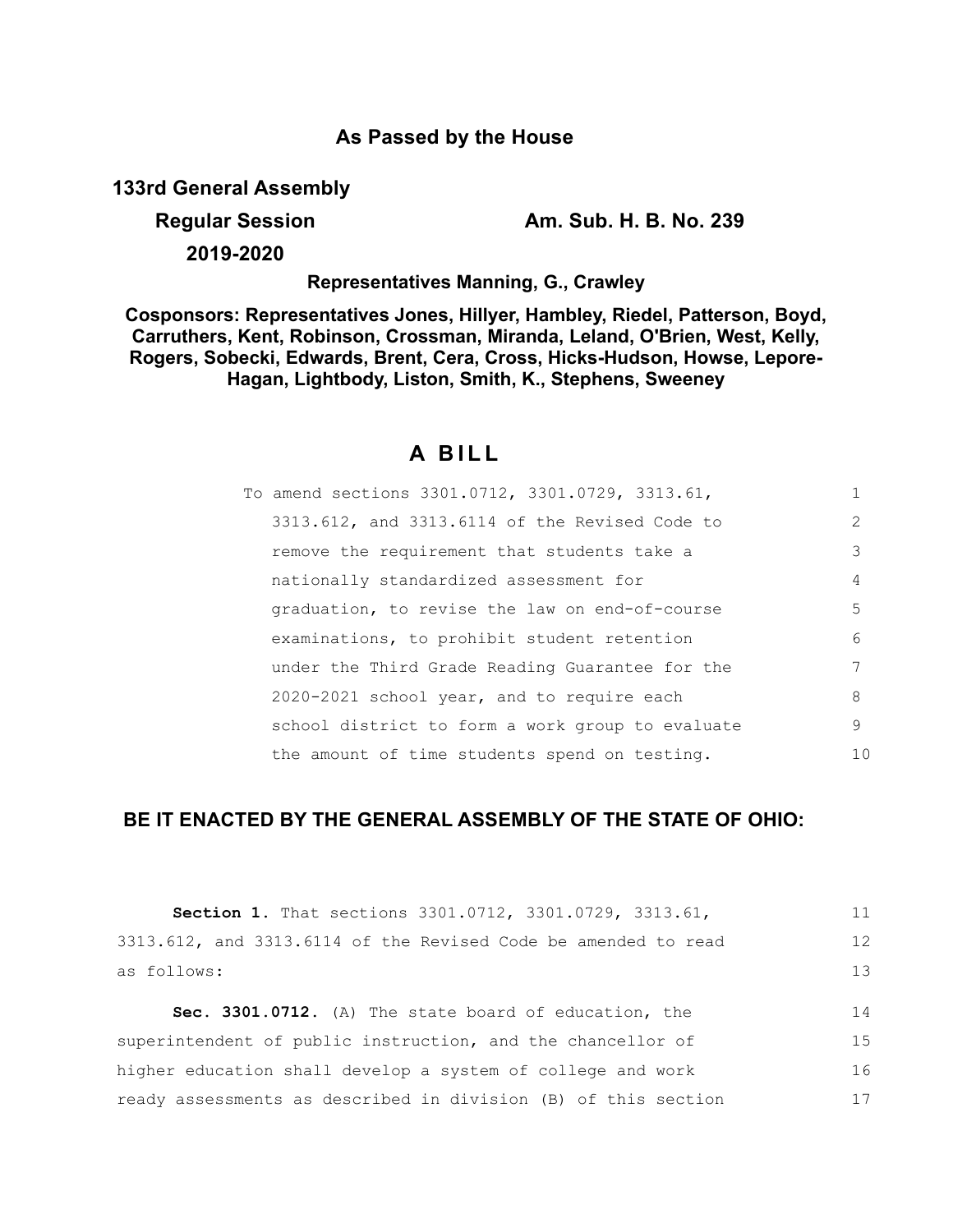#### **Am. Sub. H. B. No. 239 Page 2 As Passed by the House**

to assess whether each student upon graduating from high school is ready to enter college or the workforce. Beginning with students who enter the ninth grade for the first time on or after July 1, 2014, the system shall replace the Ohio graduation tests prescribed in division (B)(1) of section 3301.0710 of the Revised Code as a measure of student academic performance and one determinant of eligibility for a high school diploma in the manner prescribed by rule of the state board adopted under division (D) of this section. 18 19  $20$ 21 22 23 24 25 26

(B) The college and work ready assessment system shall consist of the following:

 $(1)$  -Nationally (a) Except as provided in division (B)(1) (b) of this section, nationally standardized assessments that measure college and career readiness and are used for college admission. The assessments shall be selected jointly by the state superintendent and the chancellor, and one of which shall be selected by each school district or school to administer to its students. The assessments prescribed under division (B)(1) of this section shall be administered to all eleventh-grade students in the spring of the school year.

(b) Beginning with students who enter the ninth grade for the first time on or after July 1, 2018, the nationally standardized assessment selected under division (B)(1)(a) of this section shall not be required for graduation. The assessment shall be administered to any eleventh-grade student in the spring of each school year, in accordance with procedures prescribed by the department of education, whose parent or guardian gives permission to the principal or chief administrative officer of the student's school to administer the assessment described under division (B)(1)(a) of this section to 38 39 40 41 42 43 44 45 46 47

27 28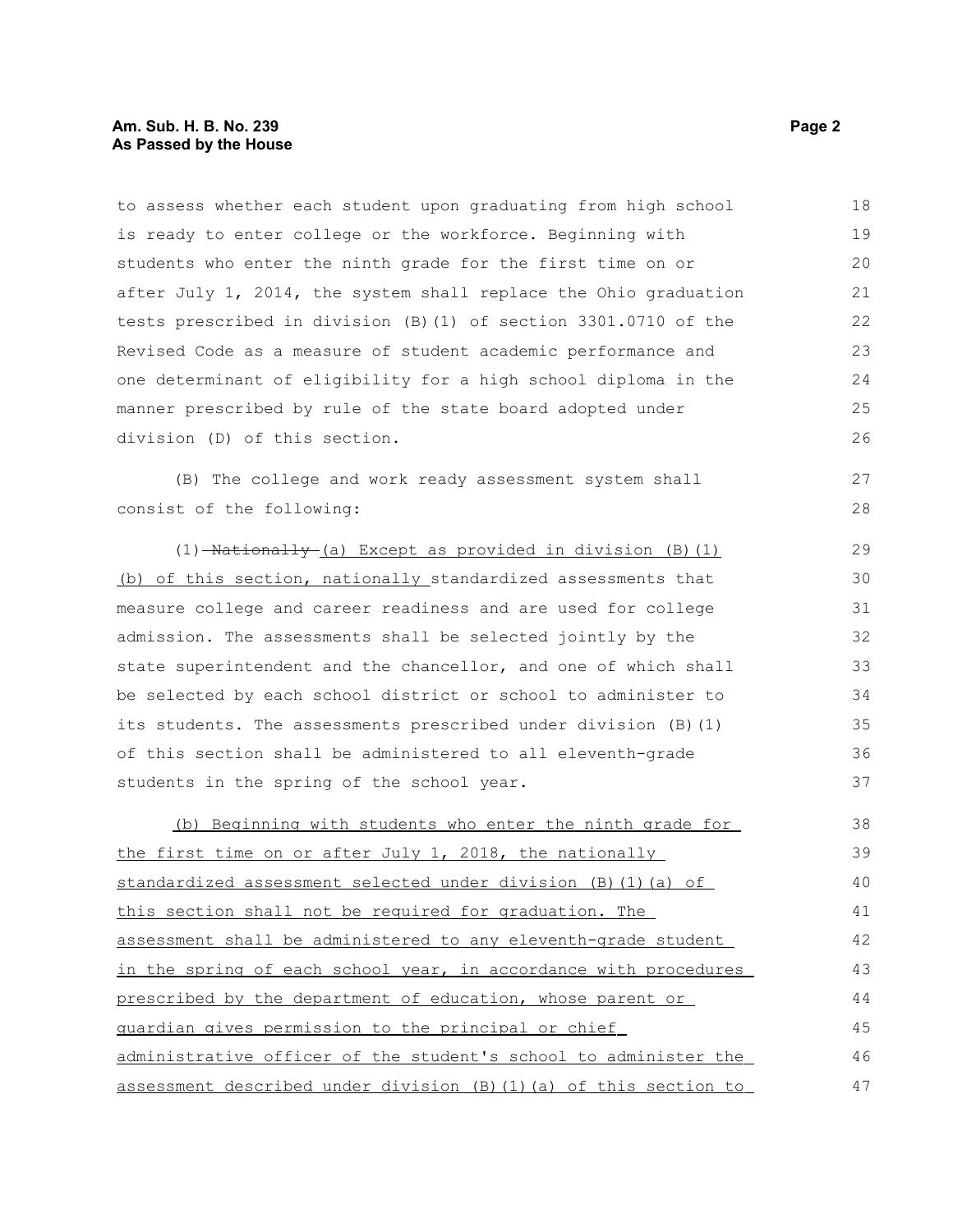#### **Am. Sub. H. B. No. 239 Page 3 As Passed by the House**

#### that student.

(2)(a) Except as provided in division (B)(2)(b) of this section, seven end-of-course examinations, one in each of the areas of English language arts I, English language arts II, science, Algebra I, geometry, American history, and American government. The end-of-course examinations shall be selected jointly by the state superintendent and the chancellor in consultation with faculty in the appropriate subject areas at institutions of higher education of the university system of Ohio. Advanced placement examinations and international baccalaureate examinations, as prescribed under section 3313.6013 of the Revised Code, in the areas of science, American history, and American government may be used as end-of-course examinations in accordance with division (B)(4)(a)(i) of this section. Final course grades for courses taken under any other advanced standing program, as prescribed under section 3313.6013 of the Revised Code, in the areas of science, American history, and American government may be used in lieu of end-of-course examinations in accordance with division  $(B)$  (4)(a)(ii) of this section. 49 50 51 52 53 54 55 56 57 58 59 60 61 62 63 64 65 66 67

(b) Beginning with students who enter ninth grade for the first time on or after July 1, 2019,  $f$ ive-four end-of-course examinations, one in each areas of English language arts II, science, Algebra I, and American history, and Americangovernment. However, only the end-of-course examinations in English language arts II and Algebra I shall be required for graduation.

The department of education shall, as necessary to implement division (B)(2)(b) of this section, seek a waiver from the United States secretary of education for testing 75 76 77

48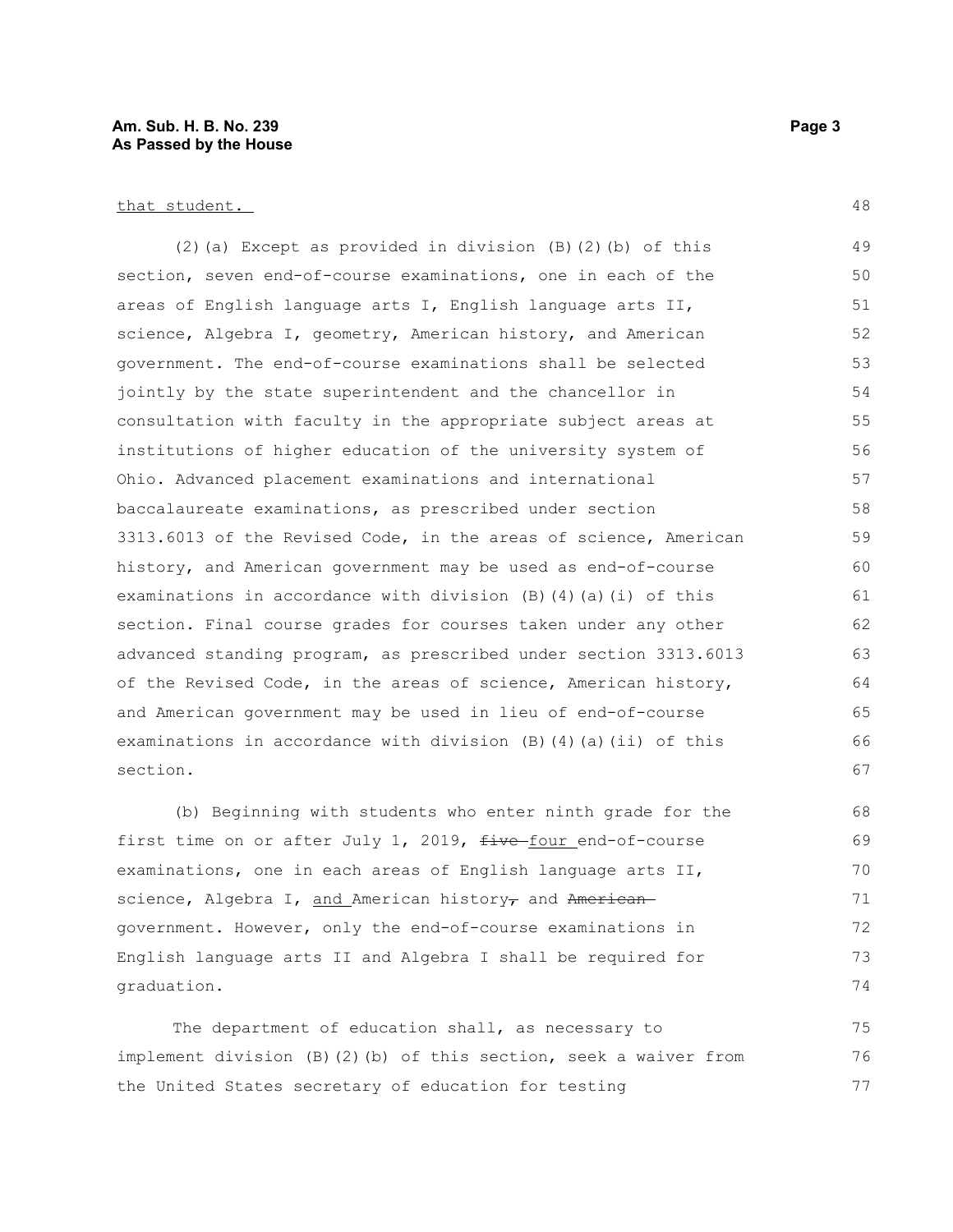#### **Am. Sub. H. B. No. 239 Page 4 As Passed by the House**

requirements prescribed under federal law to allow for the use and implementation of Algebra I as the primary assessment of high school mathematics. If the department does not receive a waiver under this division, the end-of-course examinations for students described in division (B)(2)(b) of this section also shall include an end-of-course examination in the area of geometry. However, the geometry end-of-course examination shall not be required for graduation. 78 79 80 81 82 83 84 85

(3)(a) Not later than July 1, 2013, each school district board of education shall adopt interim end-of-course examinations that comply with the requirements of divisions (B) (3)(b)(i) and (ii) of this section to assess mastery of American history and American government standards adopted under division (A)(1)(b) of section 3301.079 of the Revised Code and the topics required under division (M) of section 3313.603 of the Revised Code. Each high school of the district shall use the interim examinations until the state superintendent and chancellor select end-of-course examinations in American history and American government under division (B)(2) of this section. 86 87 88 89 90 91 92 93 94 95 96

(b) Not later than July 1, 2014, the state superintendent and the chancellor shall select the end-of-course examinations in American history and American government.

(i) The end-of-course examinations in American history and American government shall require demonstration of mastery of the American history and American government content for social studies standards adopted under division (A)(1)(b) of section 3301.079 of the Revised Code and the topics required under division (M) of section 3313.603 of the Revised Code. 100 101 102 103 104 105

(ii) At least twenty per cent of the end-of-course examination in American government shall address the topics on 106 107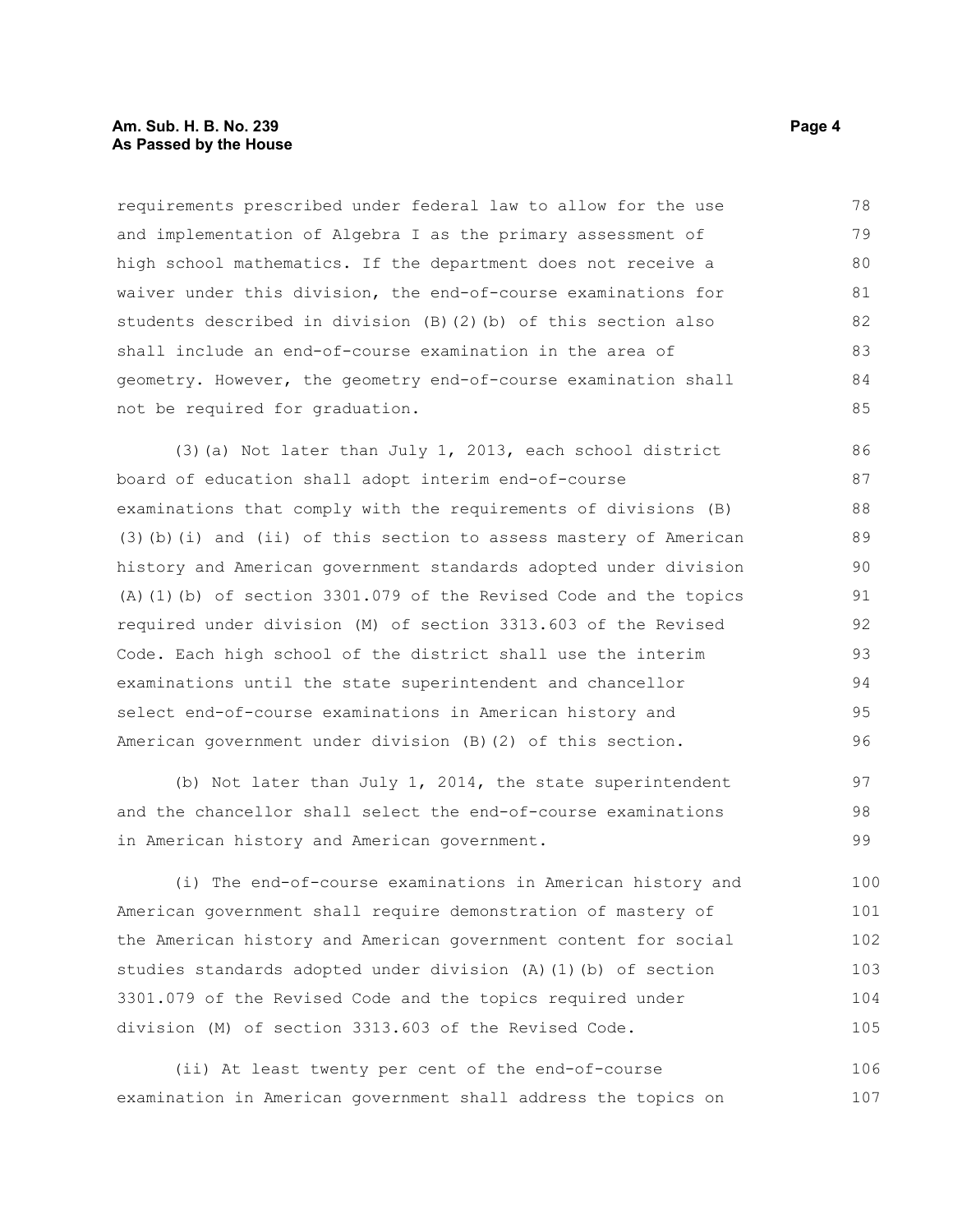| (M) of section 3313.603 of the Revised Code.                                | 109 |
|-----------------------------------------------------------------------------|-----|
| (c) Beginning with students who enter ninth grade for the                   | 110 |
| first time on or after July 1, 2019, students shall take one                | 111 |
| end-of-course examination in American history and government                | 112 |
| that complies with the requirements of division $(B)$ $(3)$ $(b)$ $(ii)$ of | 113 |
| this section to assess mastery of American history and American             | 114 |
| government standards adopted under division (A) (1) (b) of section          | 115 |
| 3301.079 of the Revised Code and the topics required under                  | 116 |
| division (M) of section 3313.603 of the Revised Code.                       | 117 |
| The department of education shall take the steps necessary                  | 118 |
| to develop the American history and government end-of-course                | 119 |
| examination so that it is available for the students to which               | 120 |
| $divisions$ (B) (2) (b) and (3) (c) of this section apply. The              | 121 |
| department shall develop the examination in a manner so that it             | 122 |
| is comparable to other end-of-course examinations in both                   | 123 |
| administration and length.                                                  | 124 |
| (4) (a) Notwithstanding anything to the contrary in this                    | 125 |
| section, beginning with the 2014-2015 school year, both of the              | 126 |
| following shall apply:                                                      | 127 |
| (i) If a student is enrolled in an appropriate advanced                     | 128 |
| placement or international baccalaureate course, that student               | 129 |
| shall take the advanced placement or international baccalaureate            | 130 |
| examination in lieu of the science, American history, or                    | 131 |

American history and American government described in division

placemen<sup>t</sup> shall ta examinat. American government end-of-course examinations prescribed under division (B)(2) of this section. The state board shall specify the score levels for each advanced placement examination and international baccalaureate examination for purposes of calculating the minimum cumulative performance score that demonstrates the level of academic achievement necessary to earn 132 133 134 135 136 137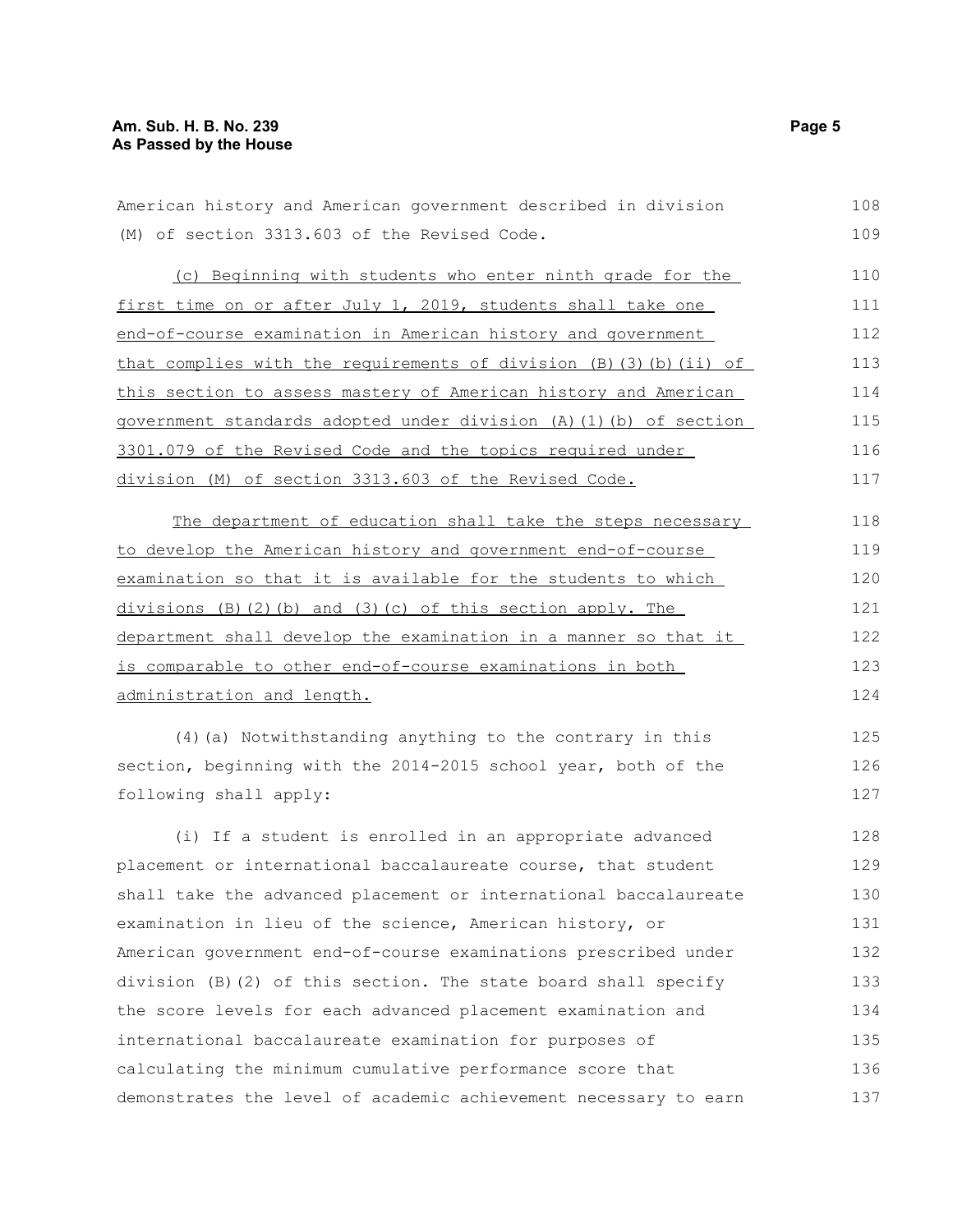138

| However, beginning with students who enter ninth grade for       | 139 |
|------------------------------------------------------------------|-----|
| the first time on or after July 1, 2019, a student shall take    | 140 |
| the advanced placement or international baccalaureate            | 141 |
| examinations in both American history and American government to | 142 |
| qualify for an alternative to the American history and           | 143 |
| government end-of-course examination prescribed under division   | 144 |
| $(B)$ $(2)$ $(b)$ of this section.                               | 145 |

(ii) If a student is enrolled in an appropriate course under any other advanced standing program, as described in section 3313.6013 of the Revised Code, that student shall not be required to take the science, American history, or American government end-of-course examination, whichever is applicable, prescribed under division (B)(2) of this section. Instead, that student's final course grade shall be used in lieu of the applicable end-of-course examination prescribed under that section. The state superintendent, in consultation with the chancellor, shall adopt guidelines for purposes of calculating the corresponding final course grades that demonstrate the level of academic achievement necessary to earn a high school diploma. 146 147 148 149 150 151 152 153 154 155 156 157

Division  $(B)$   $(4)$   $(a)$   $(ii)$  of this section shall apply only to courses for which students receive transcripted credit, as defined in section 3365.01 of the Revised Code. It shall not apply to remedial or developmental courses. 158 159 160 161

(b) No student shall take a substitute examination or examination prescribed under division  $(B)$  (4)(a) of this section in place of the end-of-course examinations in English language arts I, English language arts II, Algebra I, or geometry prescribed under division (B)(2) of this section. 162 163 164 165 166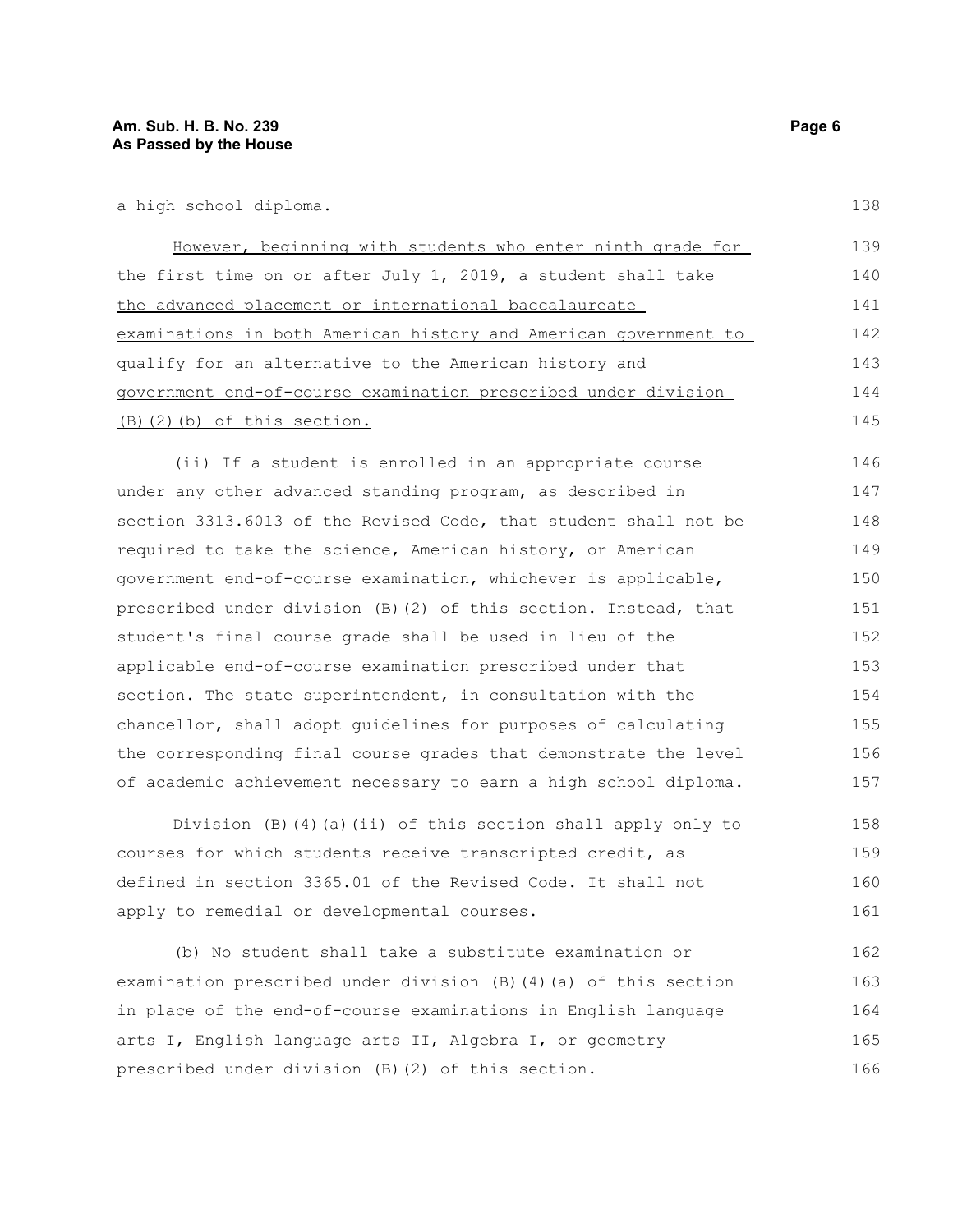### **Am. Sub. H. B. No. 239 Page 7 As Passed by the House**

| (c) The state board shall consider additional assessments         | 167 |  |  |  |
|-------------------------------------------------------------------|-----|--|--|--|
| that may be used, beginning with the 2016-2017 school year, as    | 168 |  |  |  |
| substitute examinations in lieu of the end-of-course              |     |  |  |  |
| examinations prescribed under division (B) (2) of this section.   | 170 |  |  |  |
| (5) The state board shall do all of the following:                | 171 |  |  |  |
| (a) Determine and designate at least five ranges of scores        | 172 |  |  |  |
| on each of the end-of-course examinations prescribed under        | 173 |  |  |  |
| division $(B)$ (2) of this section, and substitute examinations   | 174 |  |  |  |
| prescribed under division (B) (4) of this section. Not later than | 175 |  |  |  |
| sixty days after the designation of ranges of scores, the state   | 176 |  |  |  |
| superintendent, or the state superintendent's designee, shall     | 177 |  |  |  |
| conduct a public presentation before the standing committees of   | 178 |  |  |  |
| the house of representatives and the senate that consider         | 179 |  |  |  |
| primary and secondary education legislation regarding the         | 180 |  |  |  |
| designated range of scores. Each range of scores shall be         |     |  |  |  |
| considered to demonstrate a level of achievement so that any      |     |  |  |  |
| student attaining a score within such range has achieved one of   |     |  |  |  |
| the following:                                                    | 184 |  |  |  |
| (i) An advanced level of skill;                                   | 185 |  |  |  |
| (ii) An accelerated level of skill;                               | 186 |  |  |  |
| (iii) A proficient level of skill;                                | 187 |  |  |  |
| (iv) A basic level of skill;                                      | 188 |  |  |  |
| (v) A limited level of skill.                                     | 189 |  |  |  |
| (b) Determine a method by which to calculate a cumulative         | 190 |  |  |  |
| performance score based on the results of a student's end-of-     |     |  |  |  |
| course examinations or substitute examinations;                   |     |  |  |  |
| (c) Determine the minimum cumulative performance score            | 193 |  |  |  |
| that demonstrates the level of academic achievement necessary to  | 194 |  |  |  |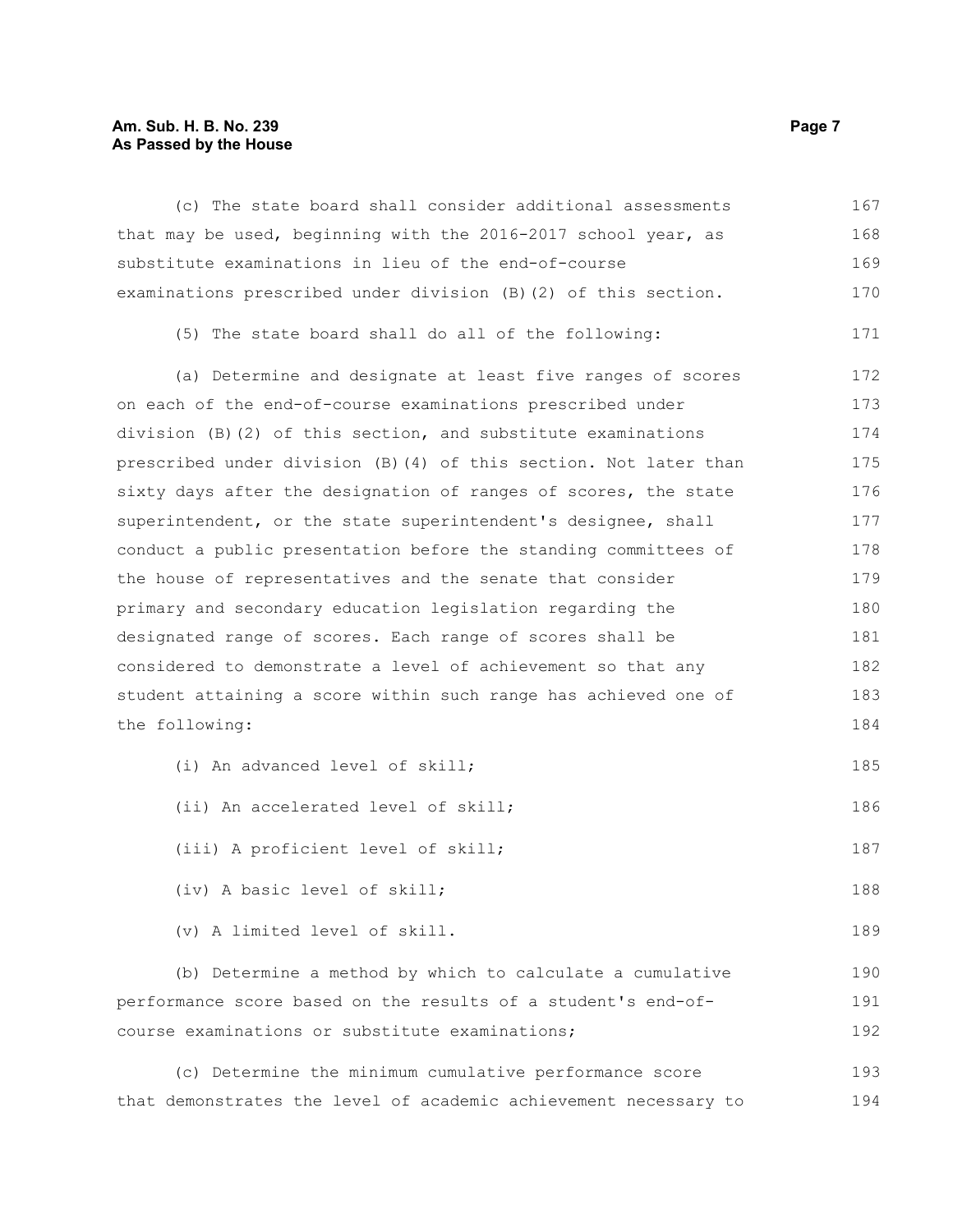#### **Am. Sub. H. B. No. 239 Page 8 As Passed by the House**

earn a high school diploma under division (A)(2) of section 3313.618 of the Revised Code. However, the state board shall not determine a new minimum cumulative performance score after the effective date of this amendment October 17, 2019. 195 196 197 198

(d) Develop a table of corresponding score equivalents for the end-of-course examinations and substitute examinations in order to calculate student performance consistently across the different examinations. 199 200 201 202

A score of two on an advanced placement examination or a score of two or three on an international baccalaureate examination shall be considered equivalent to a proficient level of skill as specified under division (B)(5)(a)(iii) of this section. 203 204 205 206 207

(6)(a) A student who meets both of the following conditions shall not be required to take an end-of-course examination: 208 209 210

(i) The student received high school credit prior to July 1, 2015, for a course for which the end-of-course examination is prescribed. 211 212 213

(ii) The examination was not available for administration prior to July 1, 2015. 214 215

Receipt of credit for the course described in division (B) (6)(a)(i) of this section shall satisfy the requirement to take the end-of-course examination. A student exempted under division (B)(6)(a) of this section may take the applicable end-of-course examination at a later date. 216 217 218 219 220

(b) For purposes of determining whether a student who is exempt from taking an end-of-course examination under division (B)(6)(a) of this section has attained the cumulative score 221 222 223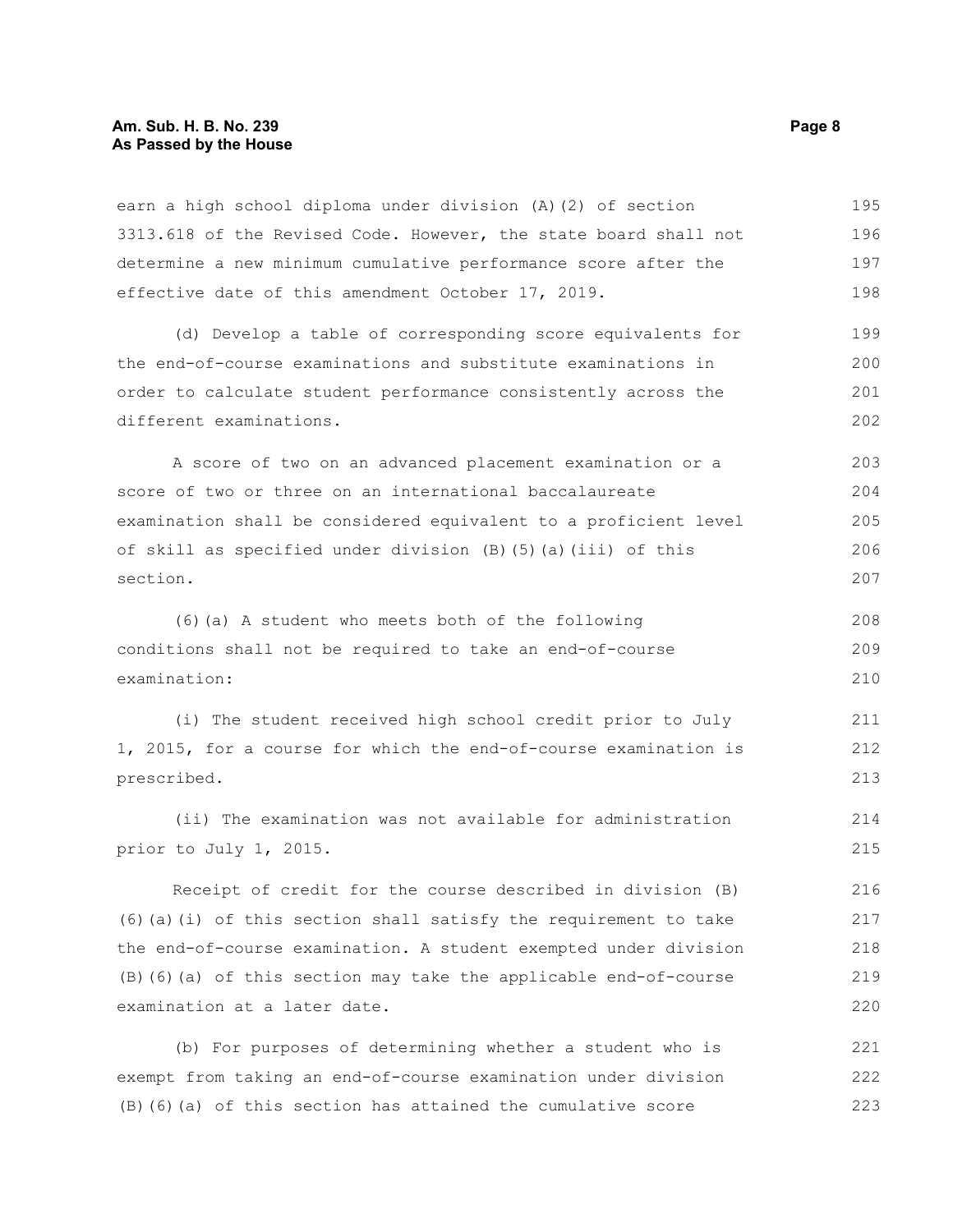prescribed by division (B)(5)(c) of this section, such student shall select either of the following: (i) The student is considered to have attained a proficient score on the end-of-course examination from which the student is exempt; (ii) The student's final course grade shall be used in lieu of a score on the end-of-course examination from which the student is exempt. The state superintendent, in consultation with the chancellor, shall adopt guidelines for purposes of calculating the corresponding final course grades and the minimum cumulative performance score that demonstrates the level of academic achievement necessary to earn a high school diploma. (7)(a) Notwithstanding anything to the contrary in this section, the state board may replace the algebra I end-of-course examination prescribed under division (B)(2) of this section with an algebra II end-of-course examination, beginning with the 2016-2017 school year for students who enter ninth grade on or after July 1, 2016. (b) If the state board replaces the algebra I end-of-224 225 226 227 228 229 230 231 232 233 234 235 236 237 238 239 240 241 242 243

course examination with an algebra II end-of-course examination as authorized under division (B)(7)(a) of this section, both of the following shall apply: 244 245 246

(i) A student who is enrolled in an advanced placement or international baccalaureate course in algebra II shall take the advanced placement or international baccalaureate examination in lieu of the algebra II end-of-course examination. 247 248 249 250

(ii) A student who is enrolled in an algebra II course under any other advanced standing program, as described in 251 252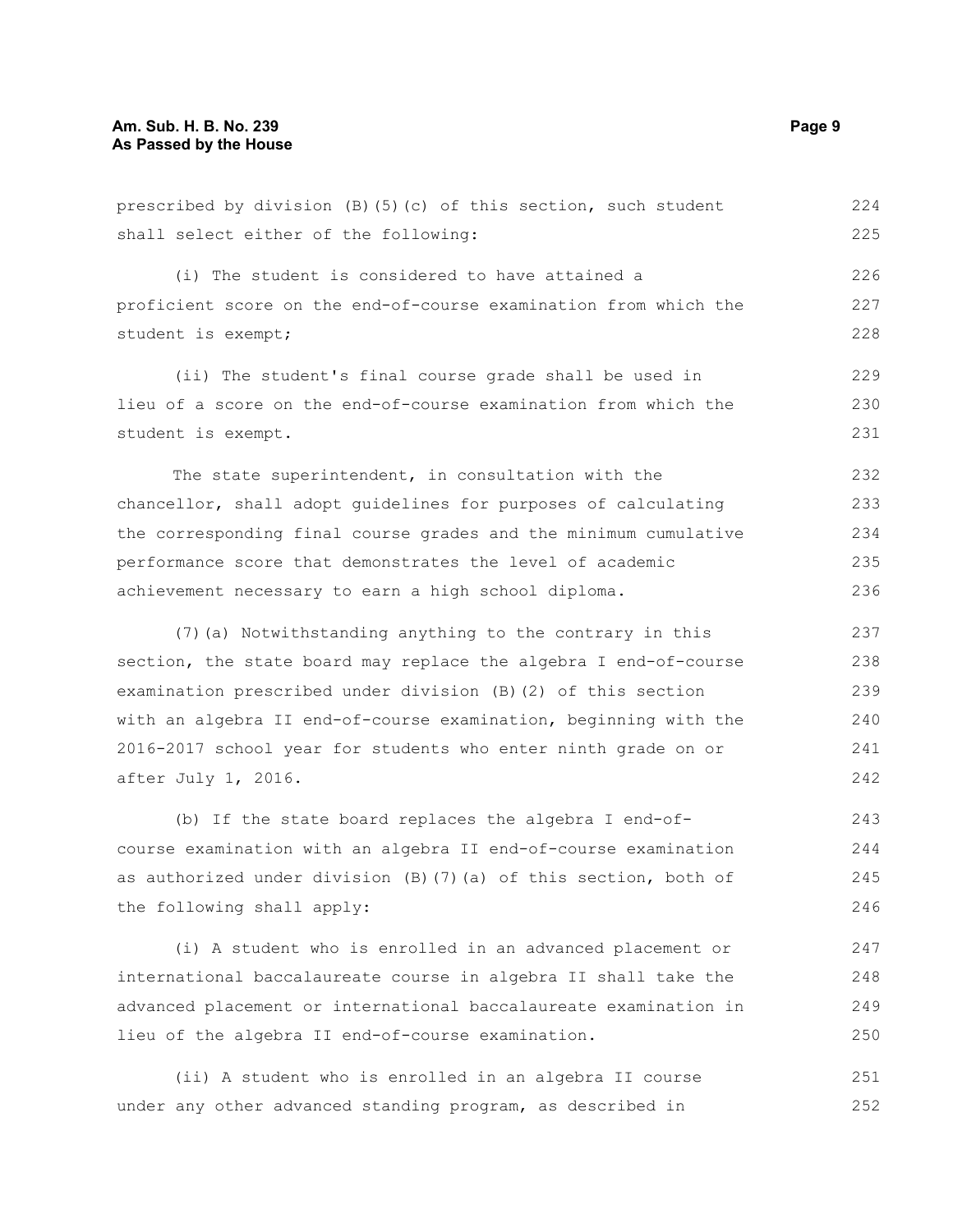section 3313.6013 of the Revised Code, shall not be required to take the algebra II end-of-course examination. Instead, that student's final course grade shall be used in lieu of the examination. 253 254 255 256

(c) If a school district or school utilizes an integrated approach to mathematics instruction, the district or school may do either or both of the following:

(i) Administer an integrated mathematics I end-of-course examination in lieu of the prescribed algebra I end-of-course examination; 260 261 262

(ii) Administer an integrated mathematics II end-of-course examination in lieu of the prescribed geometry end-of-course examination.

(8)(a) For students entering the ninth grade for the first time on or after July 1, 2014, but prior to July 1, 2015, the assessment in the area of science shall be physical science or biology. For students entering the ninth grade for the first time on or after July 1, 2015, the assessment in the area of science shall be biology.

(b) Until July 1, 2019, the department shall make available the end-of-course examination in physical science for students who entered the ninth grade for the first time on or after July 1, 2014, but prior to July 1, 2015, and who wish to retake the examination. 272 273 274 275 276

(c) Not later than July 1, 2016, the state board shall adopt rules prescribing the requirements for the end-of-course examination in science for students who entered the ninth grade for the first time on or after July 1, 2014, but prior to July 1, 2015, and who have not met the requirement prescribed by 277 278 279 280 281

257 258 259

263 264 265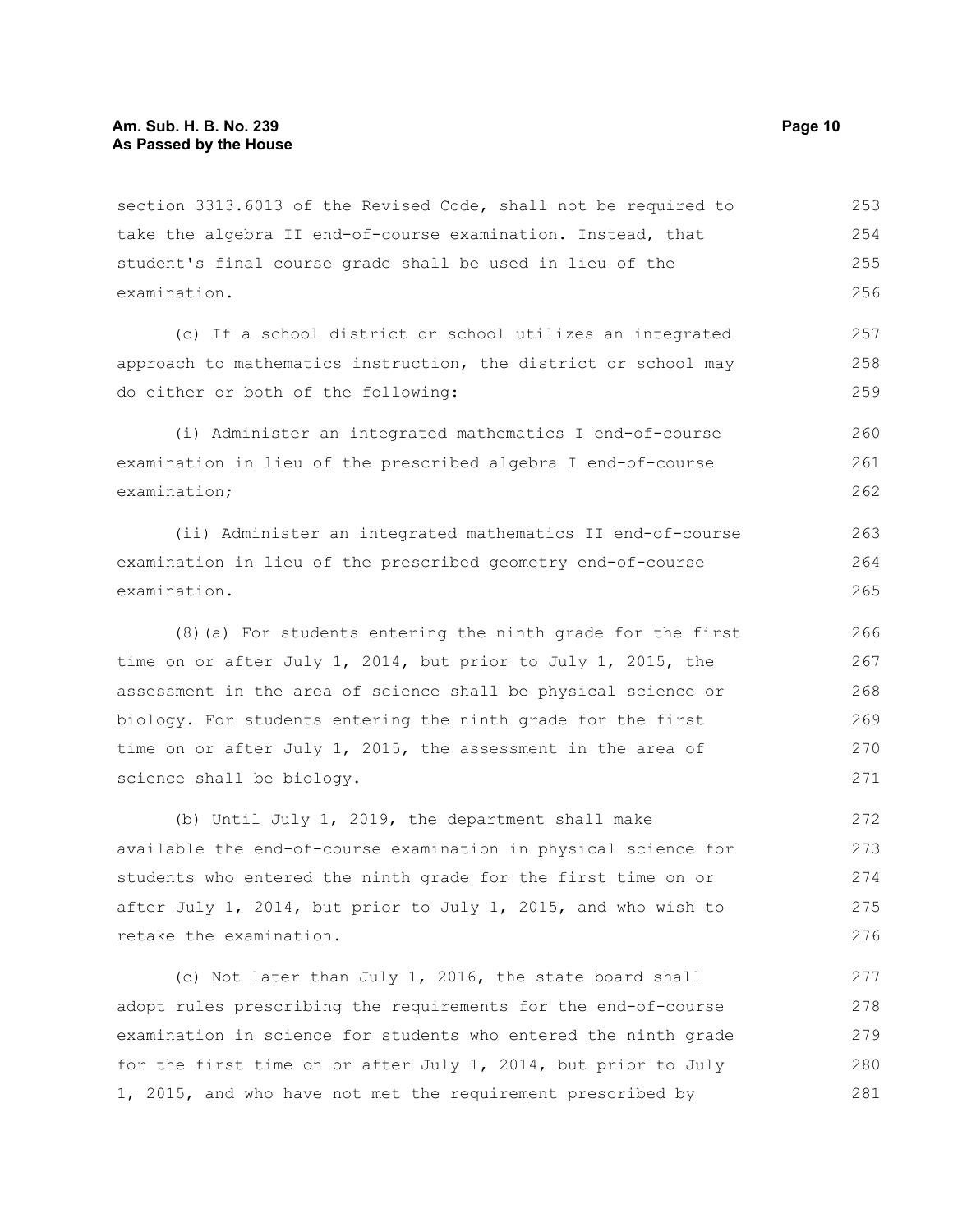section 3313.618 of the Revised Code by July 1, 2019, due to a student's failure to satisfy division (A)(2) of section 3313.618 of the Revised Code. 282 283 284

(9) Neither the state board nor the department of education shall develop or administer an end-of-course examination in the area of world history. 285 286 287

(10) Not later than March 1, 2020, the department, in consultation with the chancellor and the governor's office of workforce transformation, shall determine a competency score for both of the Algebra I and English language arts II end-of-course examinations for the purpose of graduation eligibility. 288 289 290 291 292

(C) The state board shall convene a group of national experts, state experts, and local practitioners to provide advice, guidance, and recommendations for the alignment of standards and model curricula to the assessments and in the design of the end-of-course examinations prescribed by this section. 293 294 295 296 297 298

(D) Upon completion of the development of the assessment system, the state board shall adopt rules prescribing all of the following:

(1) A timeline and plan for implementation of the assessment system, including a phased implementation if the state board determines such a phase-in is warranted; 302 303 304

(2) The date after which a person shall meet the requirements of the entire assessment system as a prerequisite for a diploma of adult education under section 3313.611 of the Revised Code; 305 306 307 308

(3) Whether and the extent to which a person may be excused from an American history-end-of-course examination and 309 310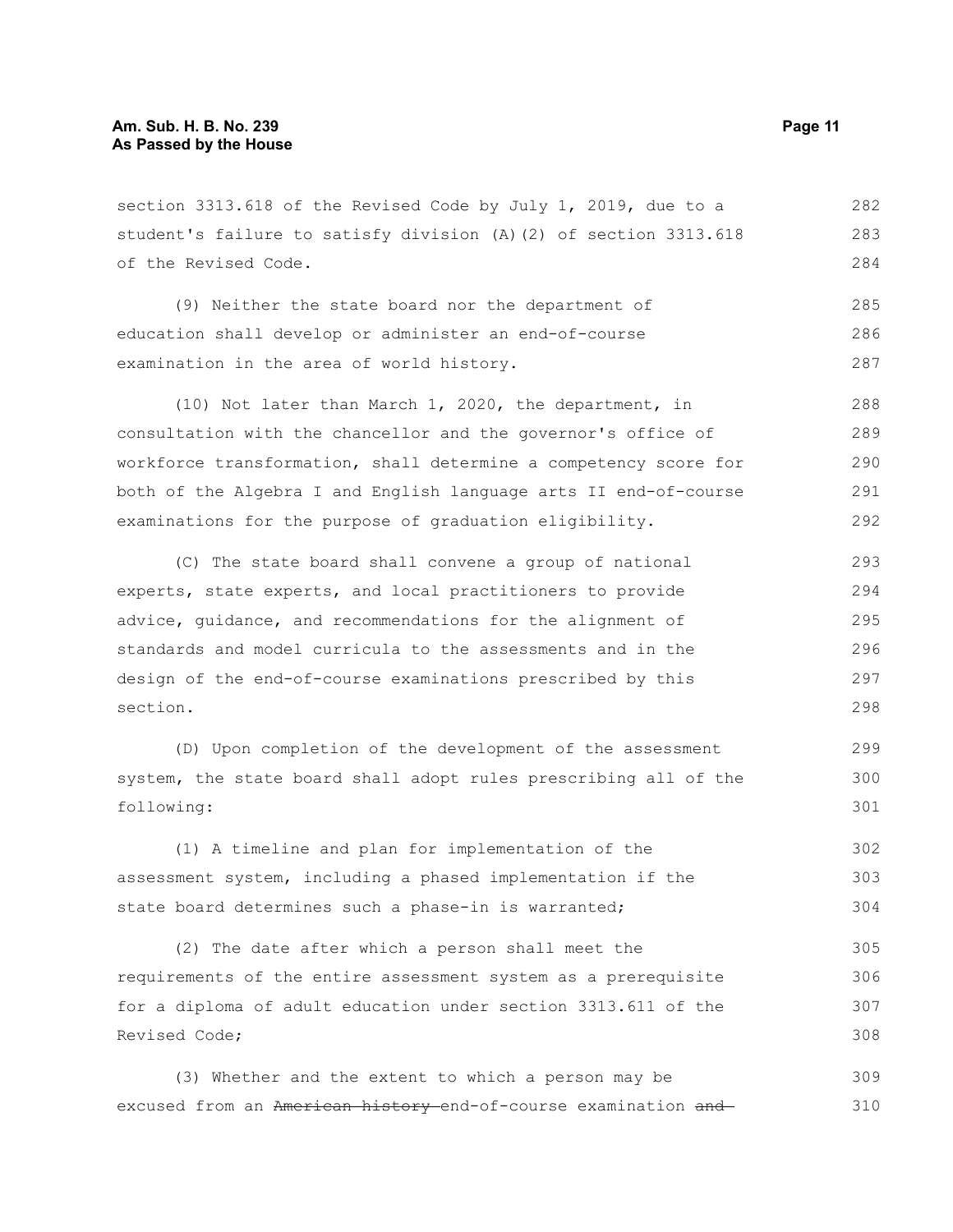#### **Am. Sub. H. B. No. 239 Page 12 As Passed by the House**

| <del>an <u>in American history or</u> American government <del>end of course-</del></del> | 311 |
|-------------------------------------------------------------------------------------------|-----|
| examination or both under division (H) of section 3313.61 and                             | 312 |
| division (B) (3) of section 3313.612 of the Revised Code;                                 | 313 |
| (4) The date after which a person who has fulfilled the                                   | 314 |
| curriculum requirement for a diploma but has not passed one or                            | 315 |
| more of the required assessments at the time the person                                   | 316 |
| fulfilled the curriculum requirement shall meet the requirements                          | 317 |
| of the entire assessment system as a prerequisite for a high                              | 318 |
| school diploma under division (B) of section 3313.614 of the                              | 319 |
| Revised Code;                                                                             | 320 |
| (5) The extent to which the assessment system applies to                                  | 321 |
| students enrolled in a dropout recovery and prevention program                            | 322 |
| for purposes of division (F) of section 3313.603 and section                              | 323 |
| 3314.36 of the Revised Code.                                                              | 324 |
| (E) Not later than forty-five days prior to the state                                     | 325 |
| board's adoption of a resolution directing the department to                              | 326 |
| file the rules prescribed by division (D) of this section in                              | 327 |
| final form under section 119.04 of the Revised Code, the                                  | 328 |
| superintendent of public instruction shall present the                                    | 329 |
| assessment system developed under this section to the respective                          | 330 |
| committees of the house of representatives and senate that                                | 331 |
| consider education legislation.                                                           | 332 |
| (F) (1) Any person enrolled in a nonchartered nonpublic                                   | 333 |
| school or any person who has been excused from attendance at                              | 334 |
| school for the purpose of home instruction under section 3321.04                          | 335 |

of the Revised Code may choose to participate in the system of

section. However, no such person shall be required to

participate in the system of assessments.

assessments administered under divisions (B)(1) and (2) of this

an in American history or American government end-of-course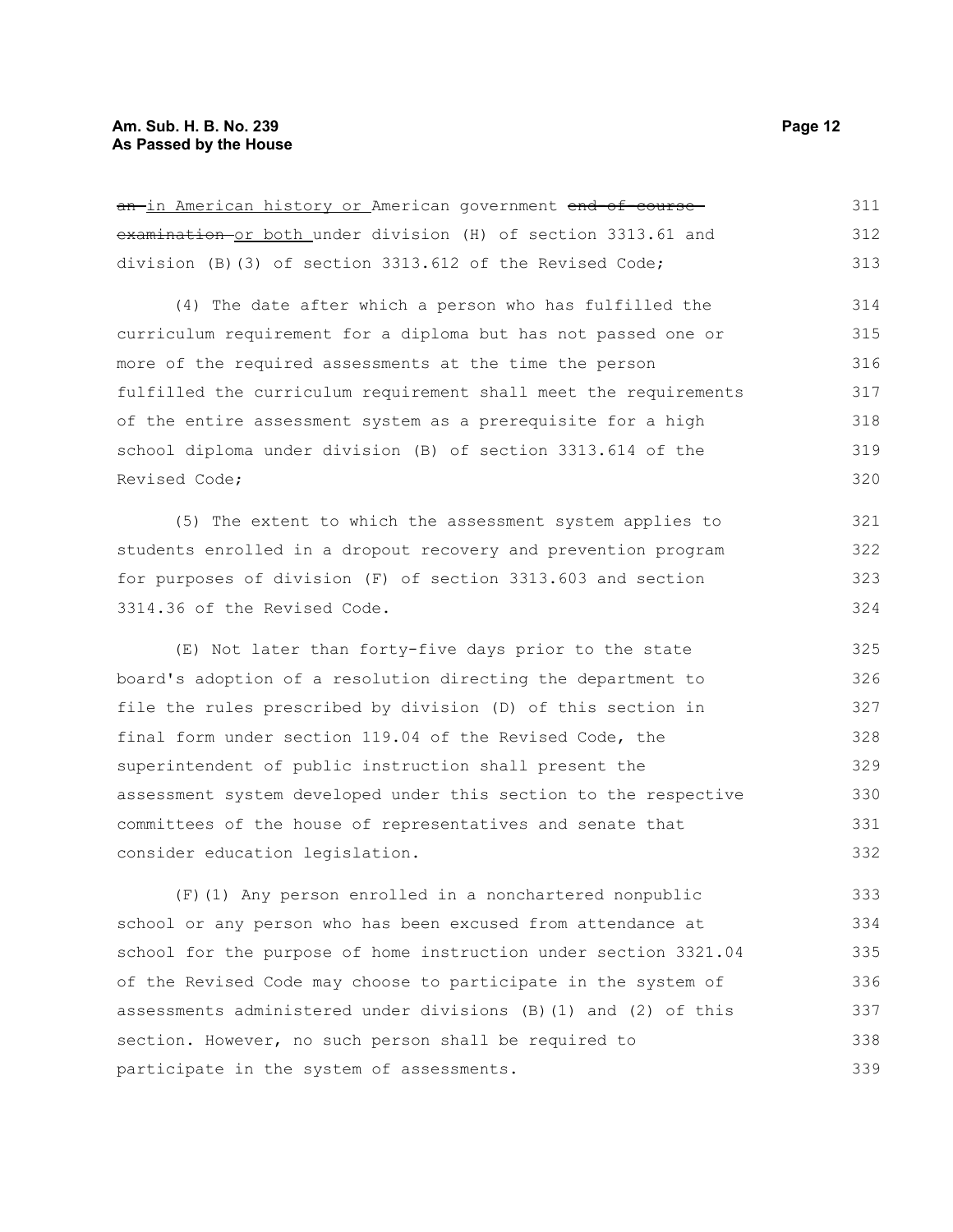#### **Am. Sub. H. B. No. 239 Page 13 As Passed by the House**

(2) The department shall adopt rules for the administration and scoring of any assessments under division (F) (1) of this section. 340 341 342

(G) Not later than December 31, 2014, the state board shall select at least one nationally recognized job skills assessment. Each school district shall administer that assessment to those students who opt to take it. The state shall reimburse a school district for the costs of administering that assessment. The state board shall establish the minimum score a student must attain on the job skills assessment in order to demonstrate a student's workforce readiness and employability. The administration of the job skills assessment to a student under this division shall not exempt a school district from administering the assessments prescribed in division (B) of this section to that student. 343 344 345 346 347 348 349 350 351 352 353 354

**Sec. 3301.0729.** (A) Except as provided for in divisions (B) and (C) of this section, beginning with assessments administered on or after July 1, 2017, the board of education of each city, local, and exempted village school district shall ensure that no student is required to do either of the following: 355 356 357 358 359 360

(1) Spend a cumulative amount of time in excess of two per cent of the school year taking the following assessments combined: 361 362 363

(a) The applicable state assessments prescribed by division (A) of section 3301.0710 and division (B)(2) of section 3301.0712 of the Revised Code; 364 365 366

(b) Any assessment required by the district board to be administered district-wide to all students in a specified 367 368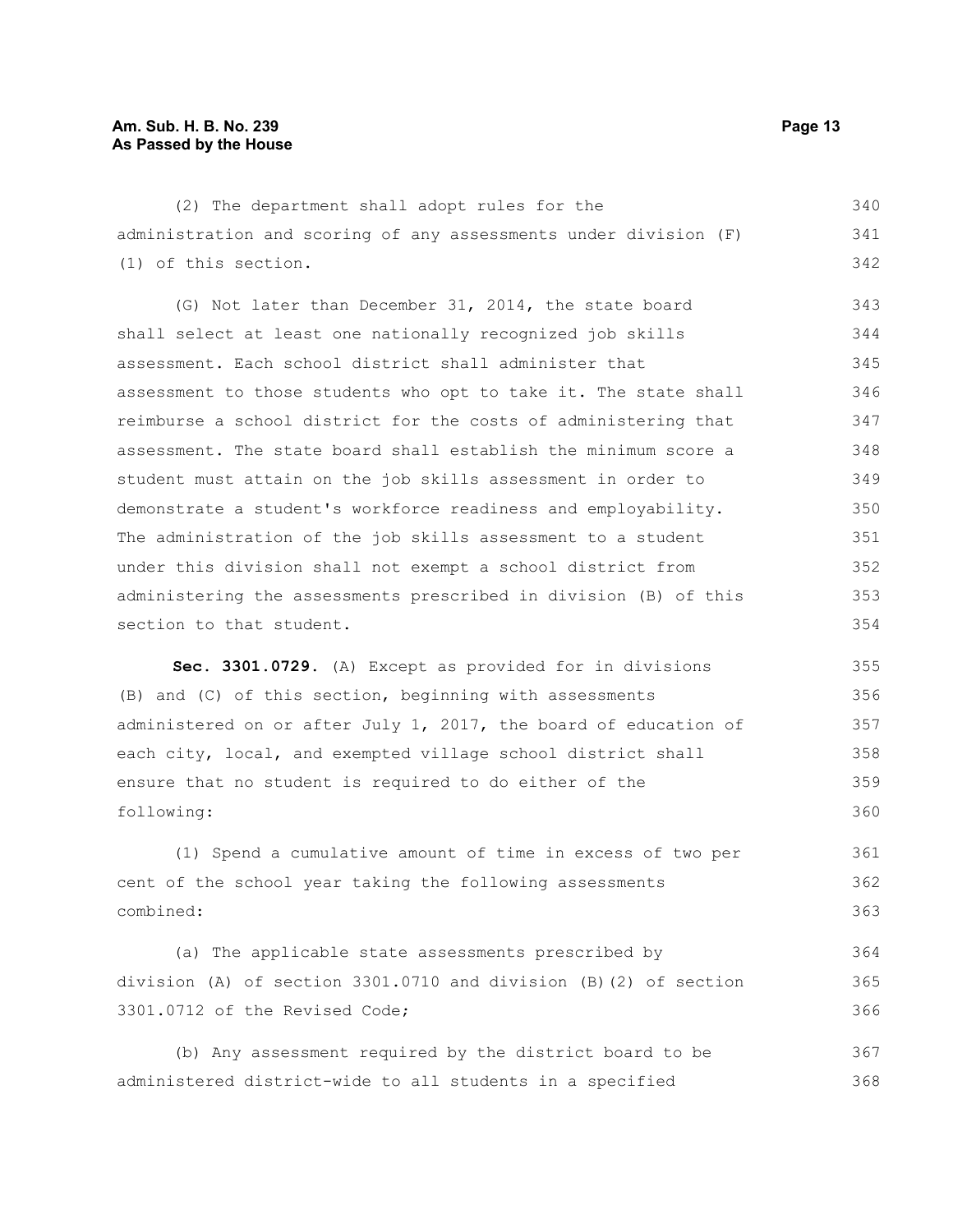subject area or grade level.

(2) Spend a cumulative amount of time in excess of one per cent of the school year taking practice or diagnostic assessments used to prepare for assessments described in divisions (A)(1)(a) and (b) of this section. 370 371 372 373

(B) The limitations prescribed by division (A) of this section shall not apply to assessments for students with disabilities, any related diagnostic assessment for students who failed to attain a passing score on the English language arts achievement assessment prescribed by division (A)(1)(a) of section 3301.0710 of the Revised Code, substitute examinations as prescribed by division (B)(4) of section 3301.0712 of the Revised Code, or additional assessments administered to identify a student as gifted under Chapter 3324. of the Revised Code. 374 375 376 377 378 379 380 381 382

(C) The board of education of each city, exempted village, and local school district may exceed the limitations prescribed by division (A) of this section by annual resolution of the district board. However, prior Prior to the adoption of such a resolution, the board shall conduct at least one public hearing on the proposed resolution and consider recommendations from the testing work group formed under division (D) of this section. Resolutions adopted under division (C) of this section shall be reported to the department of education and made available to the public. 383 384 385 386 387 388 389 390 391 392

(D)(1) Within ninety days of the effective date of this amendment, each school district shall form a work group to examine the amount of time students spend on district-required testing and make recommendations to the district board of education on how to reduce testing amounts. The work group shall consist of the following members: 393 394 395 396 397 398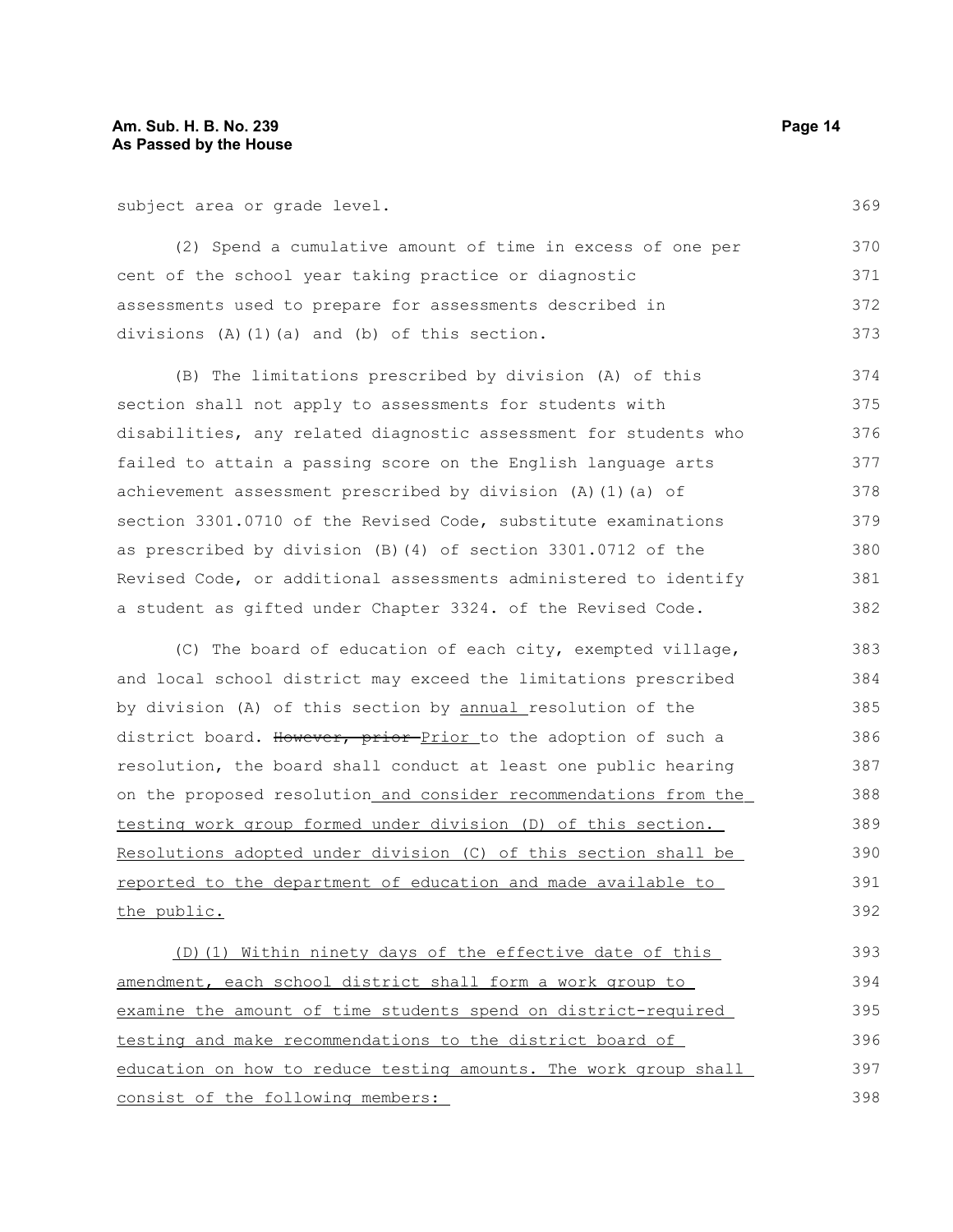(a) The district superintendent; (b) A district curriculum or testing administrator or designee of the superintendent; (c) Three building principals, one each from an elementary, middle, and high school; (d) Three classroom teachers selected by the local teacher's association, one each from an elementary, middle, and high school; (e) Three parents of students enrolled in the district selected by the local parent-teacher organization or similar organization, one each from an elementary, middle, and high school. If a district does not employ enough individuals to meet the membership requirements under division (D)(1) of this section, the district is exempt from those requirements it cannot meet. (2) In order to make testing reduction recommendations, the work group described in division (D)(1) of this section shall consider the following: (a) Time students spend on district required testing; (b) The current district testing calendar; (c) Identifying if there are groups of students being tested at a greater rate than others; (d) The purpose of testing and if that purpose has been achieved; (e) The use of testing data to drive instructional 399 400 401 402 403 404 405 406 407 408 409 410 411 412 413 414 415 416 417 418 419 420 421 422 423 424

```
decisions;
```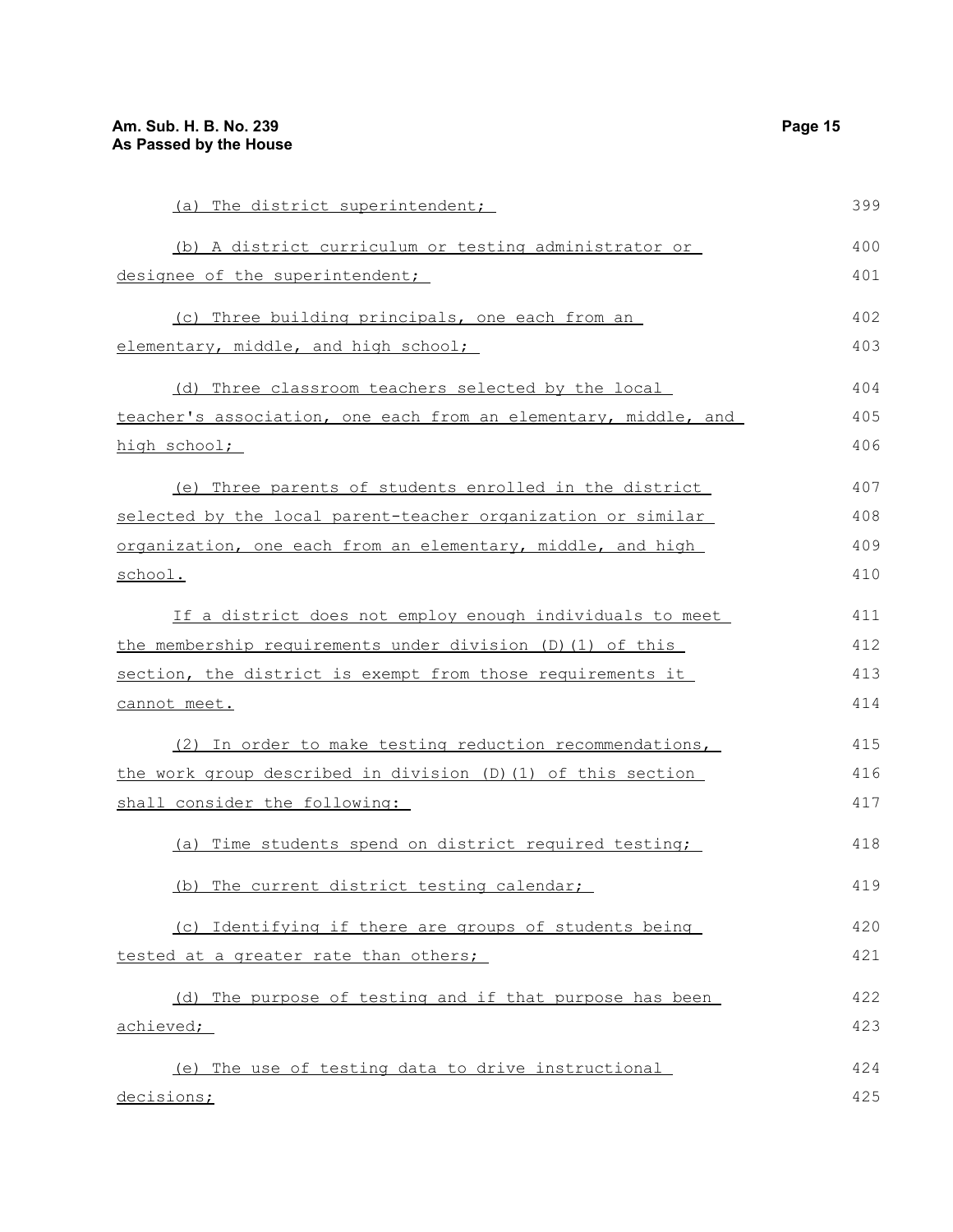| (f) The financial cost of testing;                               | 426 |
|------------------------------------------------------------------|-----|
| (g) If tests are duplicative;                                    | 427 |
| (h) Any previous testing audit or examination of testing         | 428 |
| the district may have.                                           | 429 |
| (3) The work group shall report any findings and                 | 430 |
| recommendations to the district board of education not later     | 431 |
| than six months after formation. Upon completion of this report, | 432 |
| the work group may be dissolved, continue to meet, or be         | 433 |
| reconstituted in the future based on local need.                 | 434 |
| (E) The department annually shall publish a report on the        | 435 |
| amount of time students spent on required state and district     | 436 |
| testing. The report shall include all of the following:          | 437 |
| (1) Information disaggregated by required state testing          | 438 |
| and by additional testing required by a district;                | 439 |
| (2) Efforts to reduce testing time and increase                  | 440 |
| instructional time;                                              | 441 |
| (3) Caps on testing time as described in division (A) of         | 442 |
| this section and a list of any district that exceeded them;      | 443 |
| (4) The purpose and use of the required state and district       | 444 |
| tests;                                                           | 445 |
| (5) Resources for parents to ask questions regarding             | 446 |
| testing of their child.                                          | 447 |
| The report shall be published on the department's web site       | 448 |
| and delivered to the governor and the respective standing        | 449 |
| committees of the house of representatives and senate that       | 450 |
| consider primary and secondary education legislation.            | 451 |
| (F) It is the intent of the general assembly to reduce the       | 452 |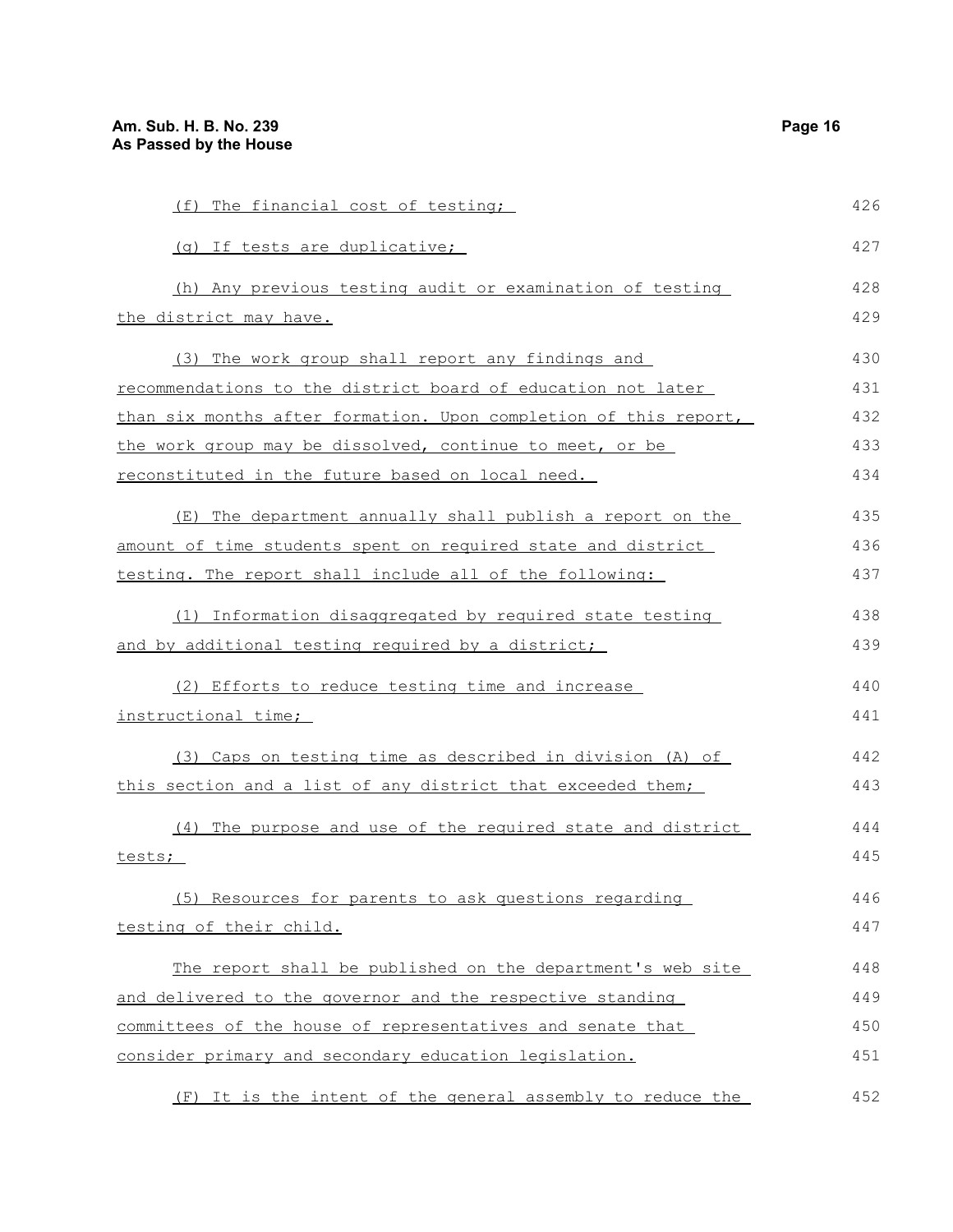### **Am. Sub. H. B. No. 239 Page 17 As Passed by the House**

| 453 |
|-----|
|     |
| 454 |
| 455 |
| 456 |
| 457 |
| 458 |
| 459 |
| 460 |
| 461 |
| 462 |
| 463 |
| 464 |
| 465 |
| 466 |
| 467 |
| 468 |
| 469 |
| 470 |
| 471 |
| 472 |
| 473 |
| 474 |
| 475 |
| 476 |
| 477 |
| 478 |
| 479 |
| 480 |
|     |

(ii) Has satisfied the alternative conditions prescribed 481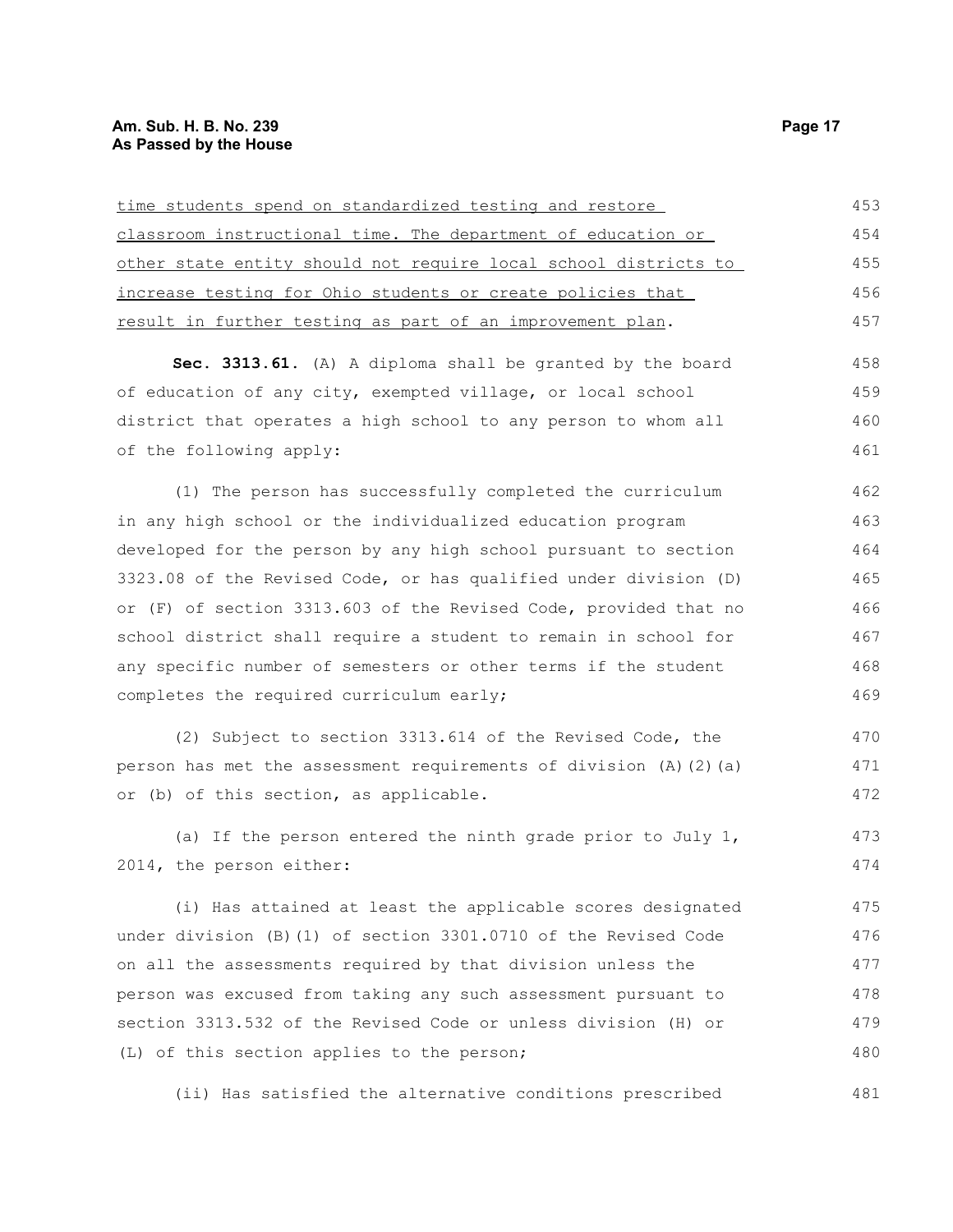in section 3313.615 of the Revised Code. (b) If the person entered the ninth grade on or after July 1, 2014, the person has met the requirement prescribed by section 3313.618 of the Revised Code, except to the extent that the person is excused from an assessment prescribed by that section pursuant to section 3313.532 of the Revised Code or division (H) or (L) of this section. (3) The person is not eligible to receive an honors diploma granted pursuant to division (B) of this section. Except as provided in divisions  $(C)$ ,  $(E)$ ,  $(J)$ , and  $(L)$  of this section, no diploma shall be granted under this division to anyone except as provided under this division. (B) In lieu of a diploma granted under division (A) of this section, an honors diploma shall be granted, in accordance with rules of the state board, by any such district board to anyone who accomplishes all of the following: (1) Successfully completes the curriculum in any high school or the individualized education program developed for the person by any high school pursuant to section 3323.08 of the Revised Code; (2) Subject to section 3313.614 of the Revised Code, has met the assessment requirements of division (B)(2)(a) or (b) of this section, as applicable. (a) If the person entered the ninth grade prior to July  $1$ , 2014, the person either: (i) Has attained at least the applicable scores designated under division (B)(1) of section 3301.0710 of the Revised Code on all the assessments required by that division; 482 483 484 485 486 487 488 489 490 491 492 493 494 495 496 497 498 499 500 501 502 503 504 505 506 507 508 509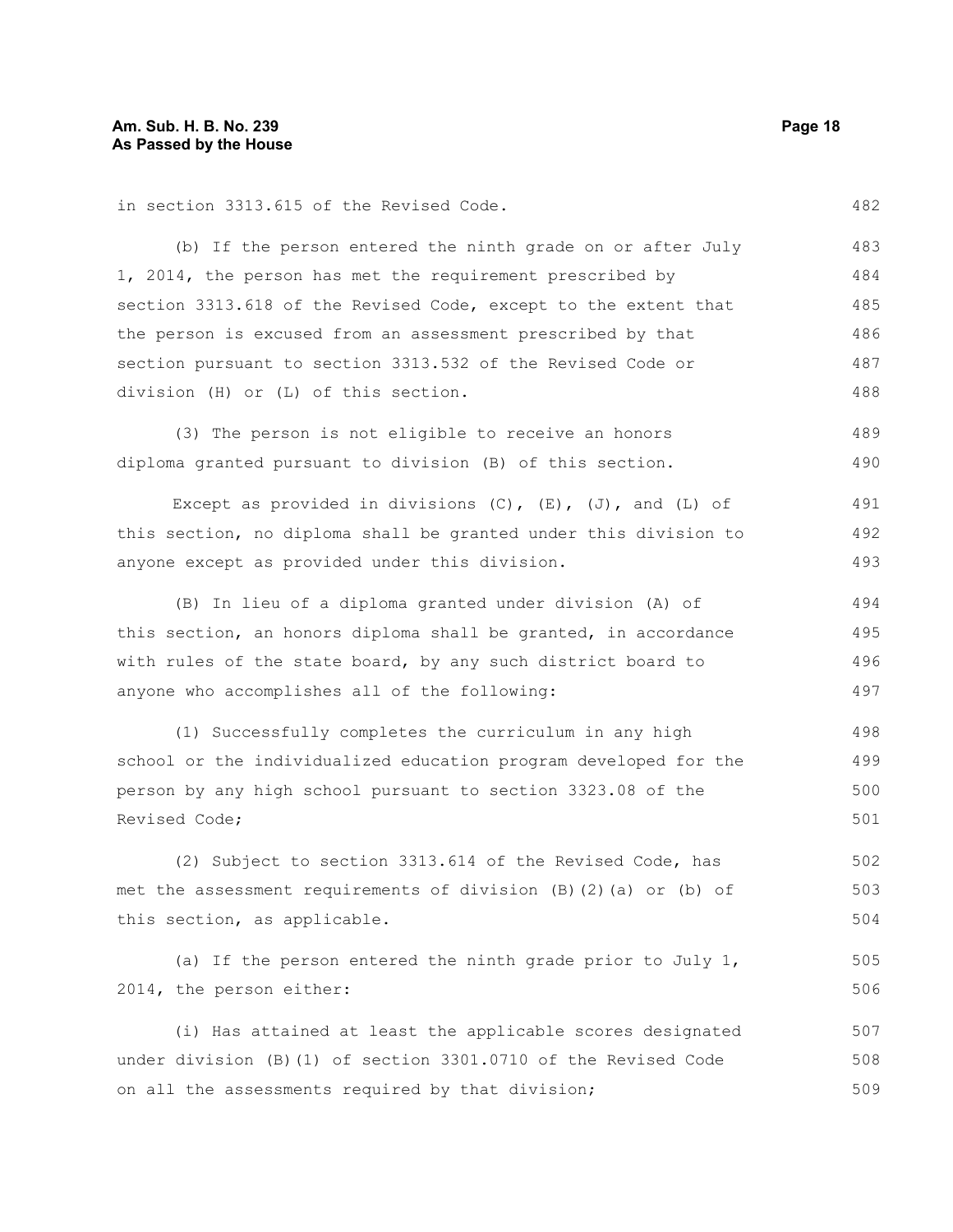#### **Am. Sub. H. B. No. 239 Page 19 As Passed by the House**

(ii) Has satisfied the alternative conditions prescribed in section 3313.615 of the Revised Code. (b) If the person entered the ninth grade on or after July 1, 2014, the person has met the requirement prescribed under section 3313.618 of the Revised Code. (3) Has met additional criteria established by the state board for the granting of such a diploma. An honors diploma shall not be granted to a student who is subject to the requirements prescribed in division (C) of 510 511 512 513 514 515 516 517 518

section 3313.603 of the Revised Code but elects the option of division (D) or (F) of that section. Except as provided in divisions (C), (E), and (J) of this section, no honors diploma shall be granted to anyone failing to comply with this division and no more than one honors diploma shall be granted to any student under this division. 519 520 521 522 523 524

The state board shall adopt rules prescribing the granting of honors diplomas under this division. These rules may prescribe the granting of honors diplomas that recognize a student's achievement as a whole or that recognize a student's achievement in one or more specific subjects or both. The rules may prescribe the granting of an honors diploma recognizing technical expertise for a career-technical student. In any case, the rules shall designate two or more criteria for the granting of each type of honors diploma the board establishes under this division and the number of such criteria that must be met for the granting of that type of diploma. The number of such criteria for any type of honors diploma shall be at least one less than the total number of criteria designated for that type and no one or more particular criteria shall be required of all persons who are to be granted that type of diploma. 525 526 527 528 529 530 531 532 533 534 535 536 537 538 539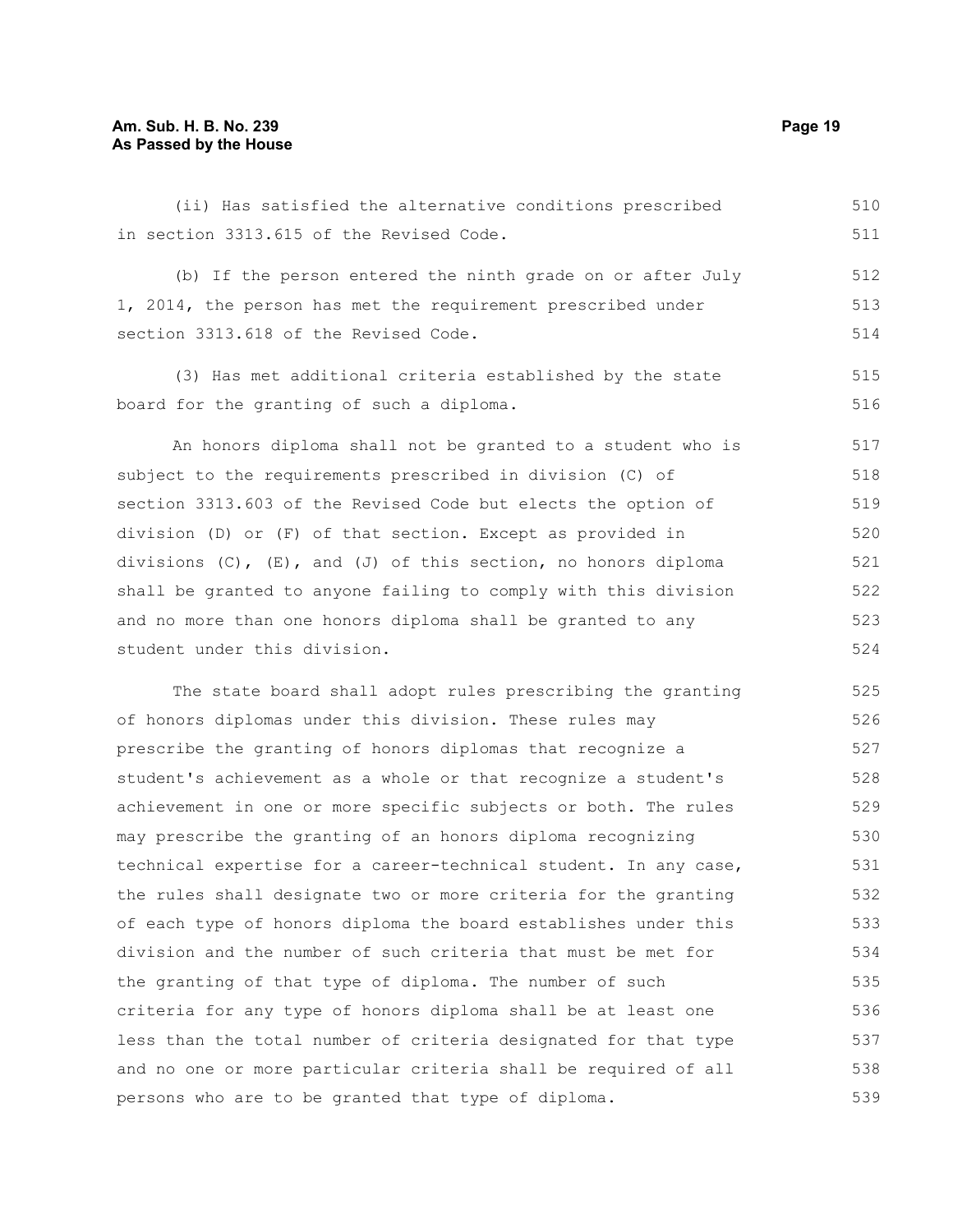#### **Am. Sub. H. B. No. 239 Page 20 As Passed by the House**

(C) Any district board administering any of the assessments required by section 3301.0710 of the Revised Code to any person requesting to take such assessment pursuant to division (B)(8)(b) of section 3301.0711 of the Revised Code shall award a diploma to such person if the person attains at least the applicable scores designated under division (B)(1) of section 3301.0710 of the Revised Code on all the assessments administered and if the person has previously attained the applicable scores on all the other assessments required by division (B)(1) of that section or has been exempted or excused from attaining the applicable score on any such assessment pursuant to division (H) or (L) of this section or from taking any such assessment pursuant to section 3313.532 of the Revised Code. 540 541 542 543 544 545 546 547 548 549 550 551 552 553

(D) Each diploma awarded under this section shall be signed by the president and treasurer of the issuing board, the superintendent of schools, and the principal of the high school. Each diploma shall bear the date of its issue, be in such form as the district board prescribes, and be paid for out of the district's general fund.

(E) A person who is a resident of Ohio and is eligible under state board of education minimum standards to receive a high school diploma based in whole or in part on credits earned while an inmate of a correctional institution operated by the state or any political subdivision thereof, shall be granted such diploma by the correctional institution operating the programs in which such credits were earned, and by the board of education of the school district in which the inmate resided immediately prior to the inmate's placement in the institution. The diploma granted by the correctional institution shall be signed by the director of the institution, and by the person 560 561 562 563 564 565 566 567 568 569 570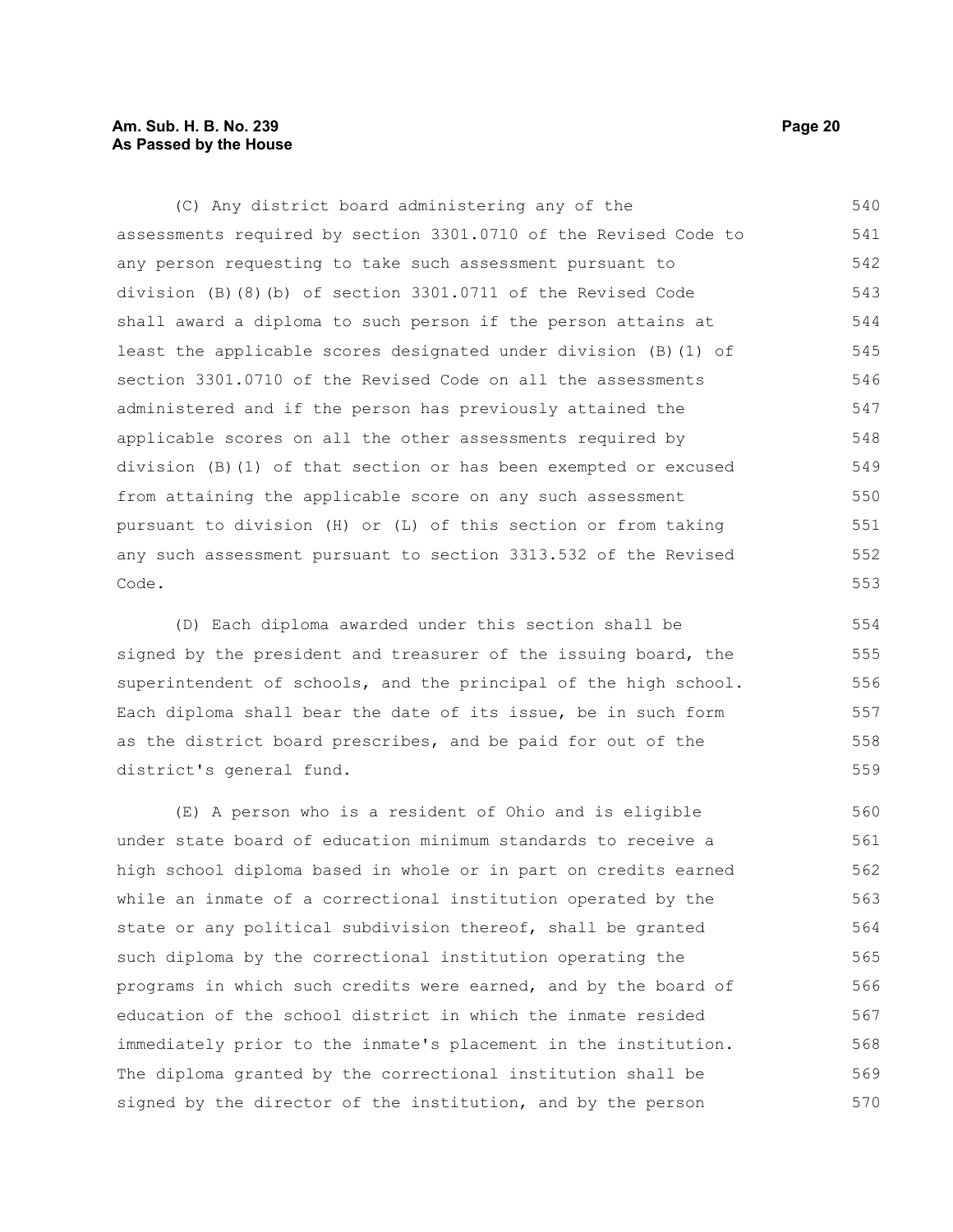#### **Am. Sub. H. B. No. 239 Page 21 As Passed by the House**

serving as principal of the institution's high school and shall bear the date of issue. 571 572

(F) Persons who are not residents of Ohio but who are inmates of correctional institutions operated by the state or any political subdivision thereof, and who are eligible under state board of education minimum standards to receive a high school diploma based in whole or in part on credits earned while an inmate of the correctional institution, shall be granted a diploma by the correctional institution offering the program in which the credits were earned. The diploma granted by the correctional institution shall be signed by the director of the institution and by the person serving as principal of the institution's high school and shall bear the date of issue. 573 574 575 576 577 578 579 580 581 582 583

(G) The state board of education shall provide by rule for the administration of the assessments required by sections 3301.0710 and 3301.0712 of the Revised Code to inmates of correctional institutions. 584 585 586 587

(H) Any person to whom all of the following apply shall be exempted from attaining the applicable score on the assessment in social studies designated under division (B)(1) of section 3301.0710 of the Revised Code, any American history end-ofcourse examination and any in American history or American government end-of-course examinationor both as required under division (B) of section 3301.0712 of the Revised Code if such an exemption is prescribed by rule of the state board under division (D)(3) of section 3301.0712 of the Revised Code, or the test in citizenship designated under former division (B) of section 3301.0710 of the Revised Code as it existed prior to September 11, 2001: 588 589 590 591 592 593 594 595 596 597 598 599

(1) The person is not a citizen of the United States;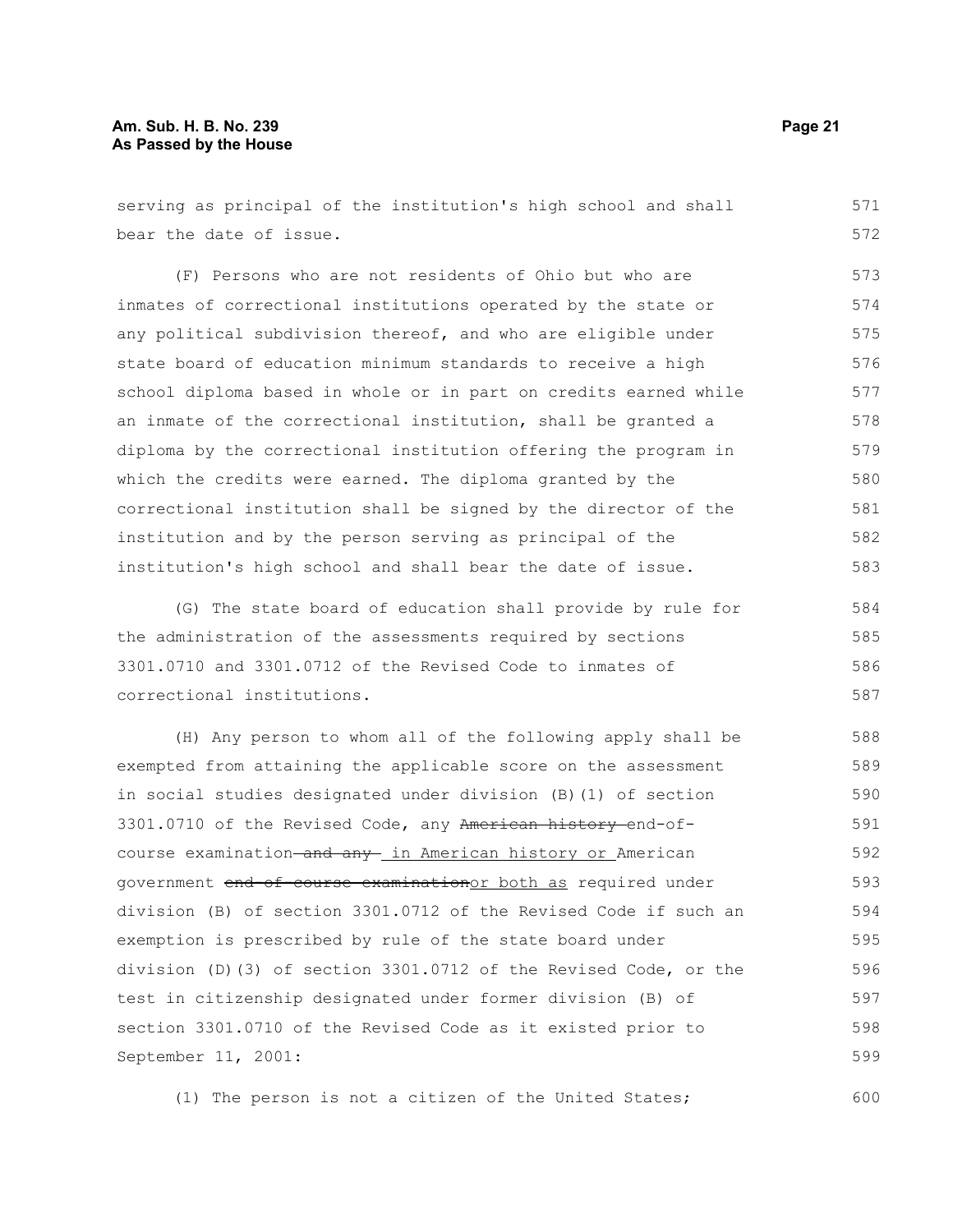(2) The person is not a permanent resident of the United States; (3) The person indicates no intention to reside in the United States after the completion of high school. (I) Notwithstanding division (D) of section 3311.19 and division (D) of section 3311.52 of the Revised Code, this section and section 3313.611 of the Revised Code do not apply to the board of education of any joint vocational school district or any cooperative education school district established pursuant to divisions (A) to (C) of section 3311.52 of the 601 602 603 604 605 606 607 608 609 610

Revised Code. (J) Upon receipt of a notice under division (D) of section 3325.08 or division (D) of section 3328.25 of the Revised Code that a student has received a diploma under either section, the board of education receiving the notice may grant a high school diploma under this section to the student, except that such board shall grant the student a diploma if the student meets the graduation requirements that the student would otherwise have had to meet to receive a diploma from the district. The diploma granted under this section shall be of the same type the notice indicates the student received under section 3325.08 or 3328.25 of the Revised Code.

(K) As used in this division, "English learner" has the same meaning as in division (C)(3) of section 3301.0711 of the Revised Code.

Notwithstanding division (C)(3) of section 3301.0711 of the Revised Code, no English learner who has not either attained the applicable scores designated under division (B)(1) of section 3301.0710 of the Revised Code on all the assessments 626 627 628 629

611

624

623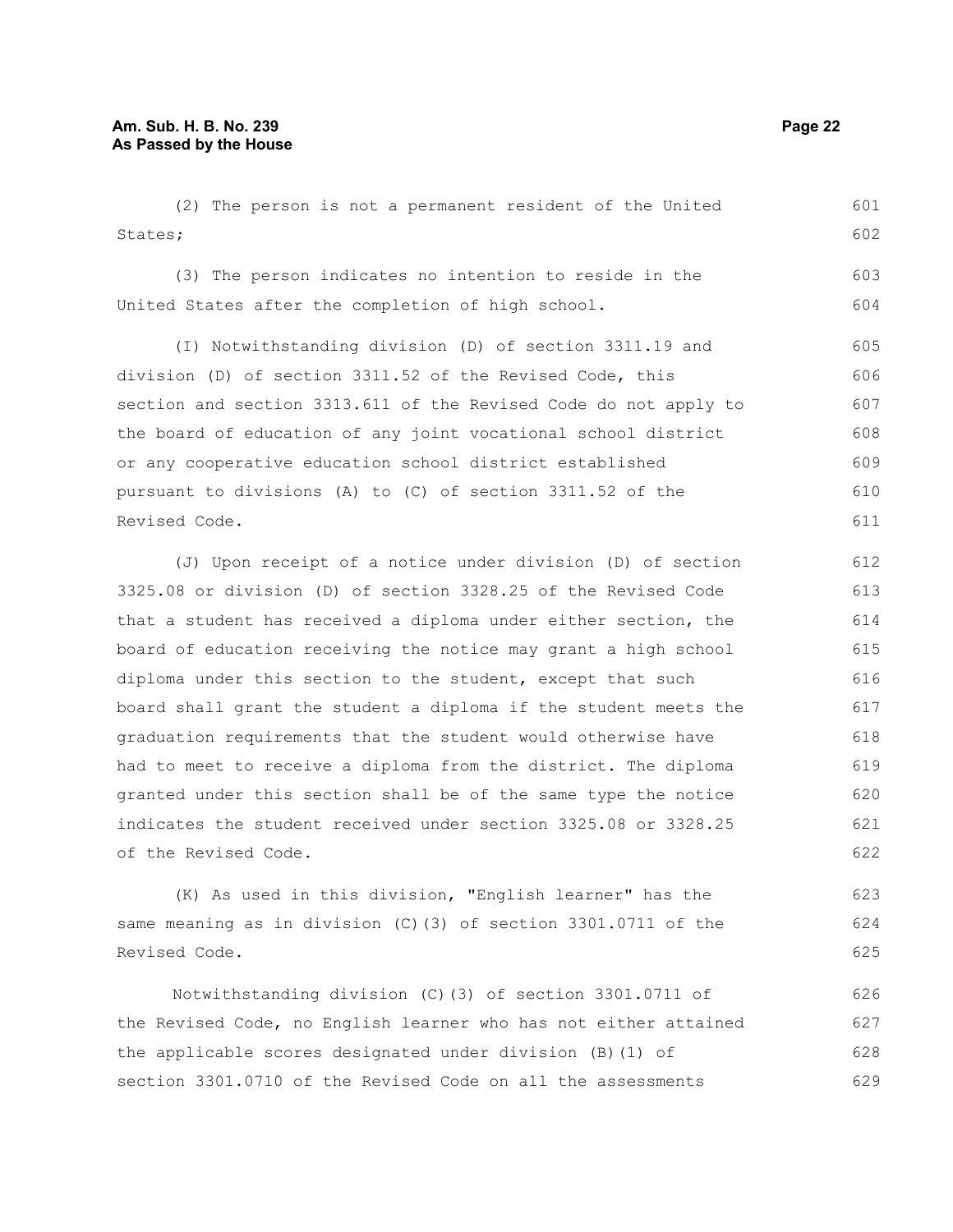required by that division, or met the requirement prescribed by section 3313.618 of the Revised Code, shall be awarded a diploma under this section. 630 631 632

(L) Any student described by division (A)(1) of this section may be awarded a diploma without meeting the requirement prescribed by section 3313.618 of the Revised Code provided an individualized education program specifically exempts the student from meeting such requirement. This division does not negate the requirement for a student to take the assessments prescribed by section 3301.0710 or under division (B) of section 3301.0712 of the Revised Code, or alternate assessments required by division (C)(1) of section 3301.0711 of the Revised Code, for the purpose of assessing student progress as required by federal law. 633 634 635 636 637 638 639 640 641 642 643

**Sec. 3313.612.** (A) No nonpublic school chartered by the state board of education shall grant a high school diploma to any person unless, subject to section 3313.614 of the Revised Code, the person has met the assessment requirements of division (A)(1) or (2) of this section, as applicable. 644 645 646 647 648

(1) If the person entered the ninth grade prior to July 1, 2014, the person has attained at least the applicable scores designated under division (B)(1) of section 3301.0710 of the Revised Code on all the assessments required by that division, or has satisfied the alternative conditions prescribed in section 3313.615 of the Revised Code. 649 650 651 652 653 654

(2) If the person entered the ninth grade on or after July 1, 2014, the person has met the requirement prescribed by section 3313.618 or 3313.619 of the Revised Code. 655 656 657

(B) This section does not apply to any of the following: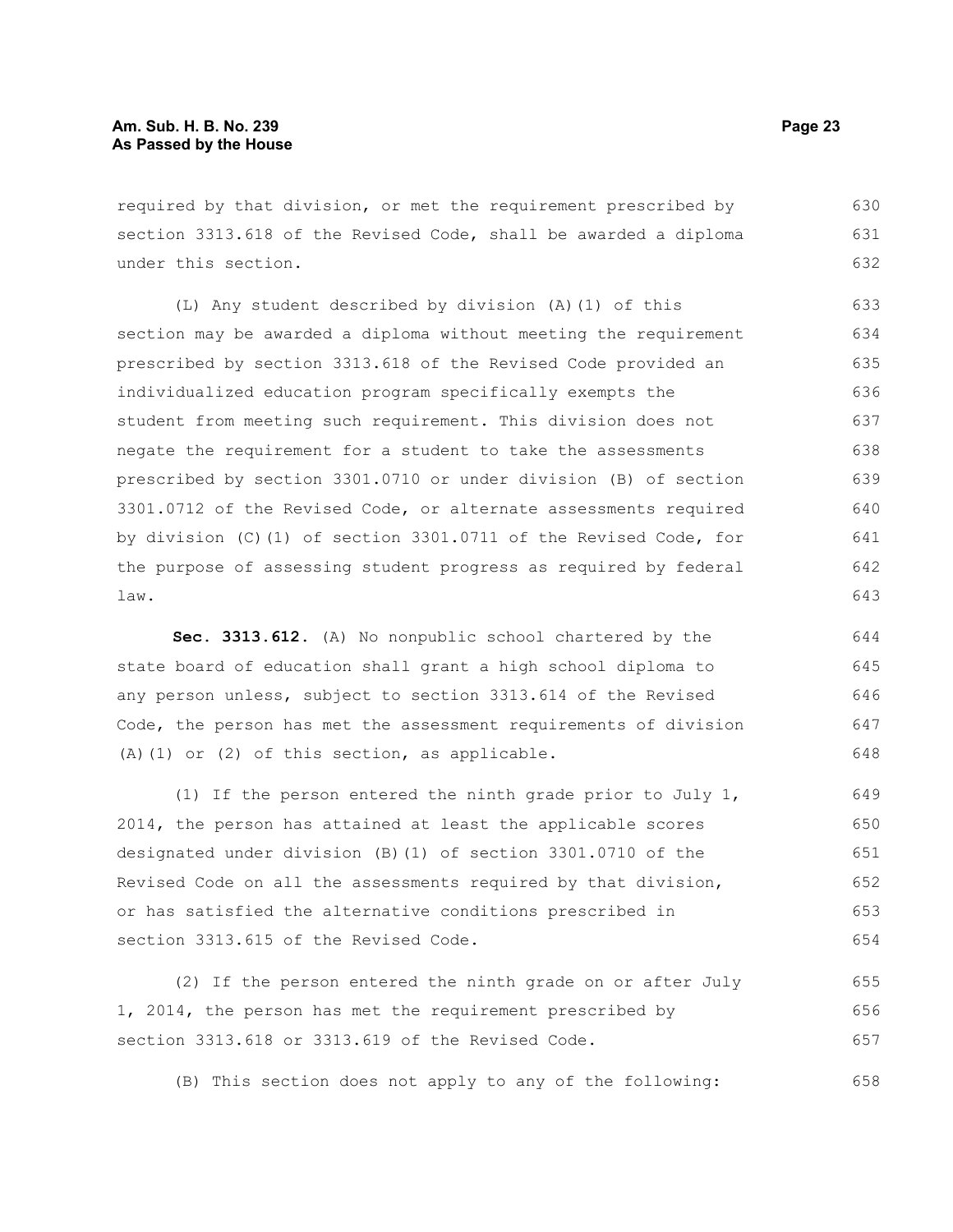#### **Am. Sub. H. B. No. 239 Page 24 As Passed by the House**

(1) Any person with regard to any assessment from which the person was excused pursuant to division  $(C)$  (1)(c) of section 3301.0711 of the Revised Code; 659 660 661

(2) Except as provided in division (B)(4) of this section, any person who attends a nonpublic school accredited through the independent schools association of the central states, except for a student attending the school under a state scholarship program as defined in section 3301.0711 of the Revised Code; 662 663 664 665 666

(3) Any person with regard to the social studies assessment under division (B)(1) of section 3301.0710 of the Revised Code, any American history end-of-course examination and any in American history or American government end-of-course examination or both as required under division (B) of section 3301.0712 of the Revised Code if such an exemption is prescribed by rule of the state board of education under division (D)(3) of section 3301.0712 of the Revised Code, or the citizenship test under former division (B) of section 3301.0710 of the Revised Code as it existed prior to September 11, 2001, if all of the following apply: 667 668 669 670 671 672 673 674 675 676 677

(a) The person is not a citizen of the United States;

(b) The person is not a permanent resident of the United States; 679 680

(c) The person indicates no intention to reside in the United States after completion of high school. 681 682

(4) Any person who attends a chartered nonpublic school that satisfies the requirements of division (L)(4) of section 3301.0711 of the Revised Code. In the case of such a student, the student's chartered nonpublic school shall determine the student's eligibility for graduation based on the standards of 683 684 685 686 687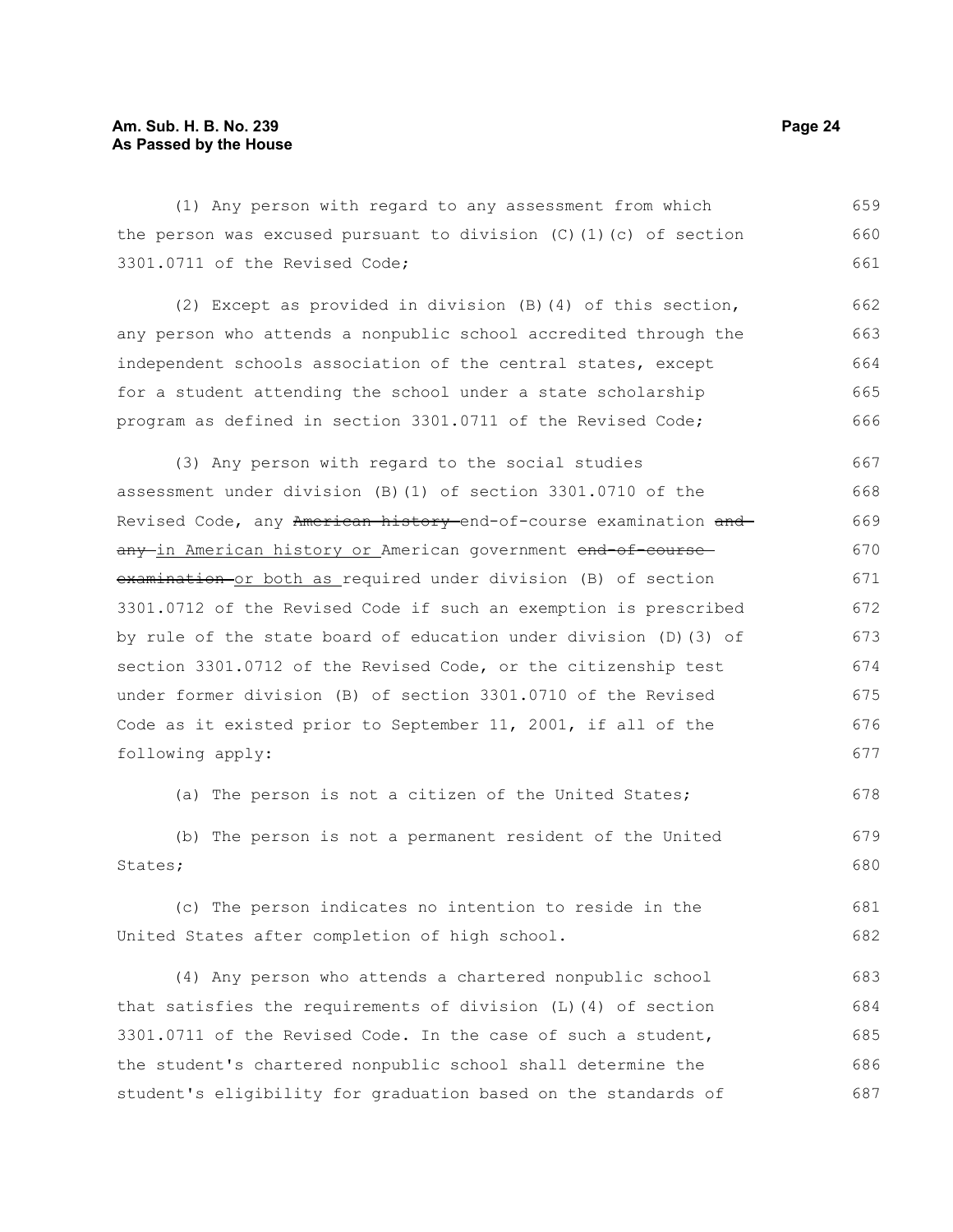the school's accrediting body.

(C) As used in this division, "English learner" has the same meaning as in division (C)(3) of section 3301.0711 of the Revised Code. 689 690 691

Notwithstanding division (C)(3) of section 3301.0711 of the Revised Code, no English learner who has not either attained the applicable scores designated under division (B)(1) of section 3301.0710 of the Revised Code on all the assessments required by that division, or met the requirement prescribed by section 3313.618 or 3313.619 of the Revised Code, shall be awarded a diploma under this section. 692 693 694 695 696 697 698

(D) The state board shall not impose additional requirements or assessments for the granting of a high school diploma under this section that are not prescribed by this section. 699 700 701 702

(E) The department of education shall furnish the assessment administered by a nonpublic school pursuant to division (B)(1) of section 3301.0712 of the Revised Code. 703 704 705

**Sec. 3313.6114.** (A) The state board of education shall establish a system of state diploma seals for the purposes of allowing a student to qualify for graduation under section 3313.618 of the Revised Code. State diploma seals may be attached or affixed to the high school diploma of a student enrolled in a public or chartered nonpublic school. The system of state diploma seals shall consist of all of the following: 706 707 708 709 710 711 712

(1) The state seal of biliteracy established under section 3313.6111 of the Revised Code; 713 714

(2) The OhioMeansJobs-readiness seal established under section 3313.6112 of the Revised Code; 715 716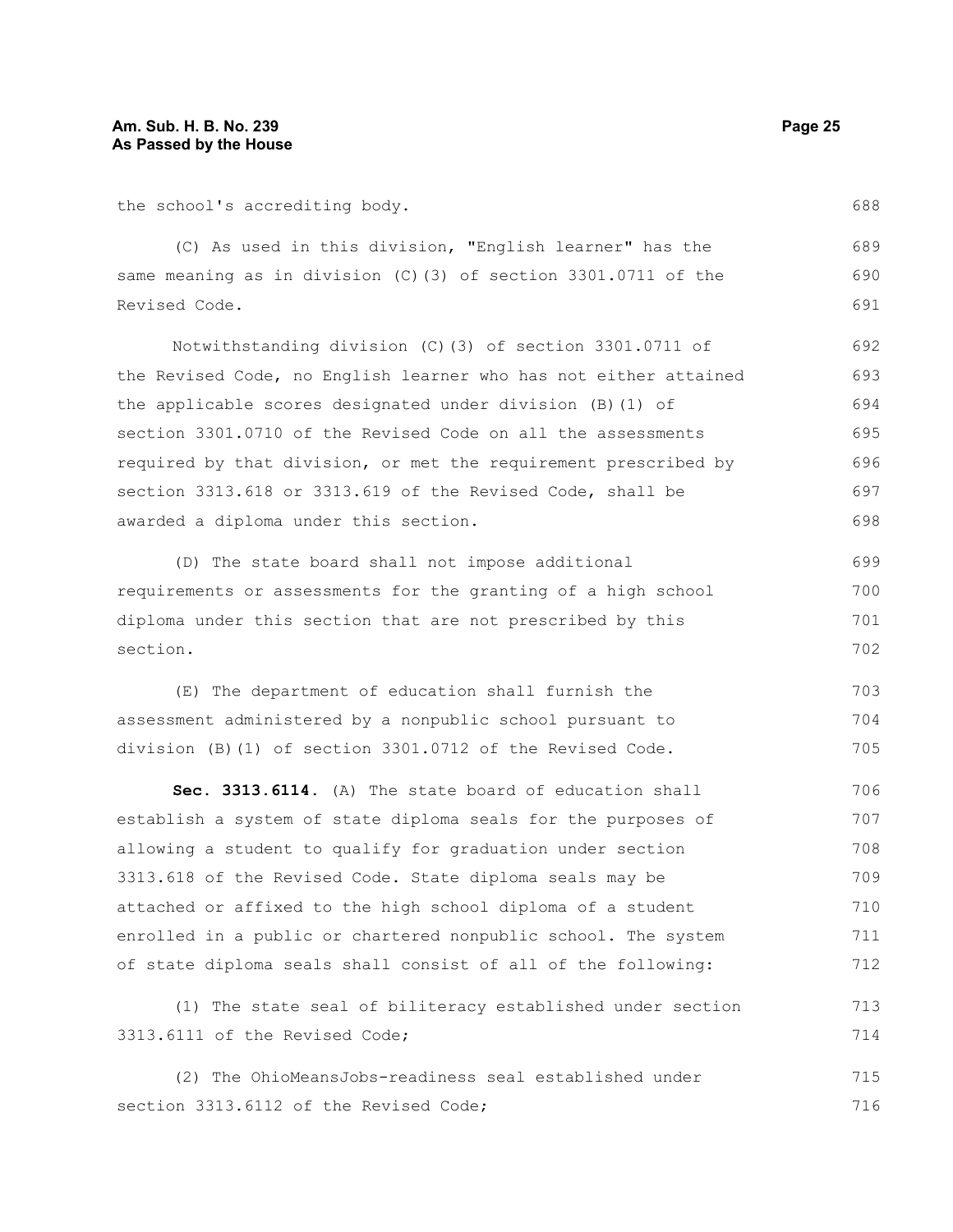#### **Am. Sub. H. B. No. 239 Page 26 As Passed by the House**

(3) The state diploma seals prescribed under division (C) of this section. 717 718

(B) A school district, community school established under Chapter 3314. of the Revised Code, STEM school established under Chapter 3326. of the Revised Code, college-preparatory boarding school established under Chapter 3328. of the Revised Code, or chartered nonpublic school shall attach or affix the state seals prescribed under division (C) of this section to the diploma and transcript of a student enrolled in the district or school who meets the requirements established under that division. 719 720 721 722 723 724 725 726

(C) The state board shall establish all of the following state diploma seals:

(1) An industry-recognized credential seal. A student shall meet the requirement for this seal by earning an industryrecognized credential approved under section 3313.6113 of the Revised Code that is aligned to a job that is determined to be in demand in this state and its regions under section 6301.11 of the Revised Code. 729 730 731 732 733 734

(2) A college-ready seal. A student shall meet the requirement for this seal by attaining a score that is remediation-free, in accordance with standards adopted under division (F) of section 3345.061 of the Revised Code, on a nationally standardized assessment prescribed under division (B) (1) of section 3301.0712 of the Revised Code. 735 736 737 738 739 740

(3) A military enlistment seal. A student shall meet the requirement for this seal by doing either of the following: 741 742

(a) Providing evidence that the student has enlisted in a branch of the armed services of the United States as defined in section 5910.01 of the Revised Code; 743 744 745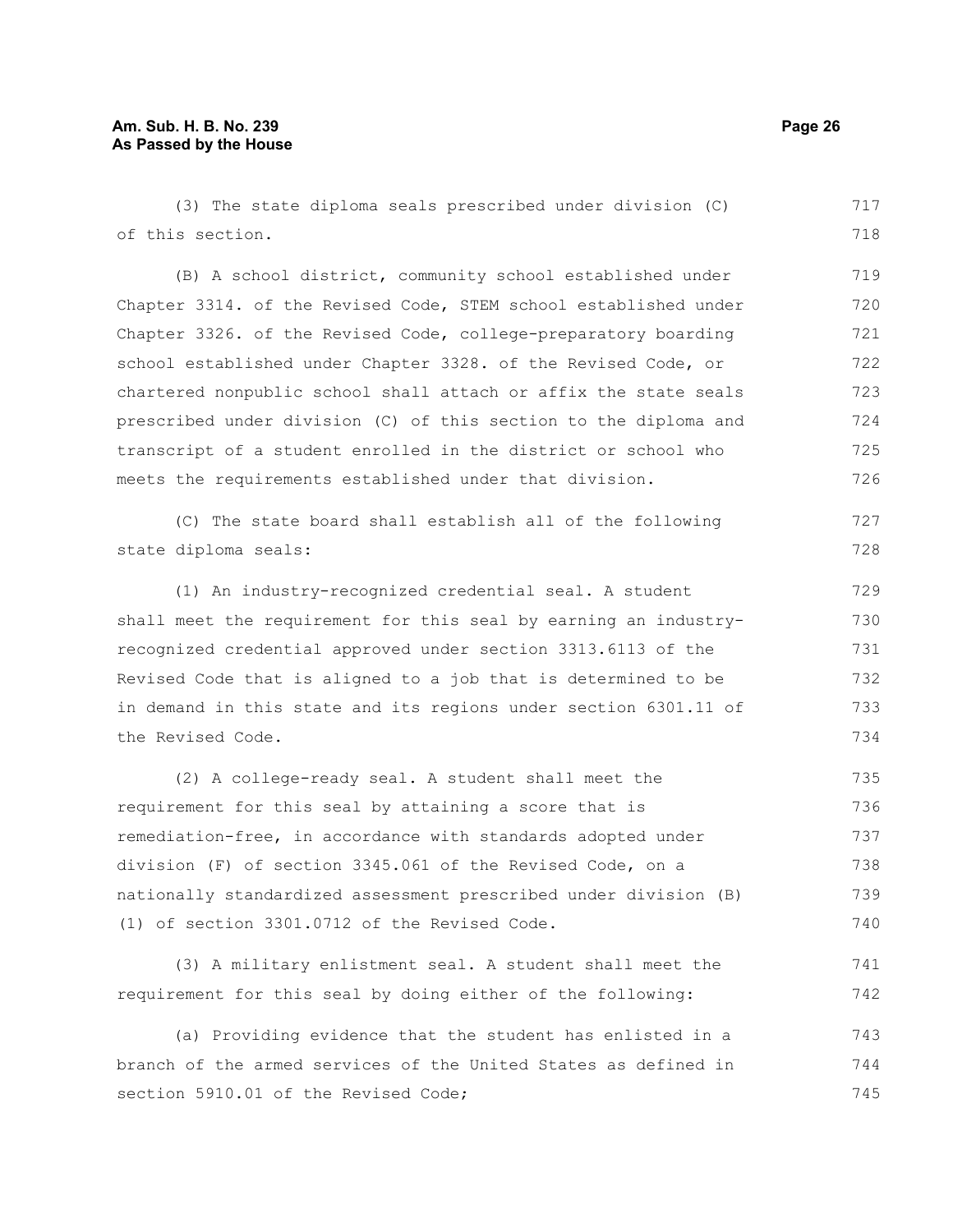#### **Am. Sub. H. B. No. 239 Page 27 As Passed by the House**

(b) Participating in a junior reserve officer training program approved by the congress of the United States under title 10 of the United States Code. 746 747 748

|                                                          | (4) A citizenship seal. A student shall meet the |  |  |  | 749 |
|----------------------------------------------------------|--------------------------------------------------|--|--|--|-----|
| requirement for this seal by doing any of the following: |                                                  |  |  |  | 750 |

(a) Demonstrating at least a proficient level of skill as prescribed under division (B)(5)(a) of section 3301.0712 of the Revised Code on both the American history and American government end-of-course examinations prescribed under division  $\overline{(B)(2)}$ (B)(2)(a) of section 3301.0712 of the Revised Code or, for students who enter the ninth grade for the first time on or after July 1, 2019, demonstrating at least a proficient level of skill as prescribed under division (B)(5)(a) of that section on the American history and government end-of-course examination prescribed under division (B)(2)(b) of that section; 751 752 753 754 755 756 757 758 759 760

(b) Attaining a score level prescribed under division (B) (5)(d) of section 3301.0712 of the Revised Code that is at least the equivalent of a proficient level of skill in appropriate advanced placement or international baccalaureate examinations in lieu of the American history and American government end-ofcourse examinations or the American history and government endof-course examination; 761 762 763 764 765 766 767

(c) Attaining a final course grade that is the equivalent of a "B" or higher in appropriate courses taken through the college credit plus program established under Chapter 3365. of the Revised Code in lieu of the American history and American government end-of-course examinations. 768 769 770 771 772

(5) A science seal. A student shall meet the requirement for this seal by doing any of the following: 773 774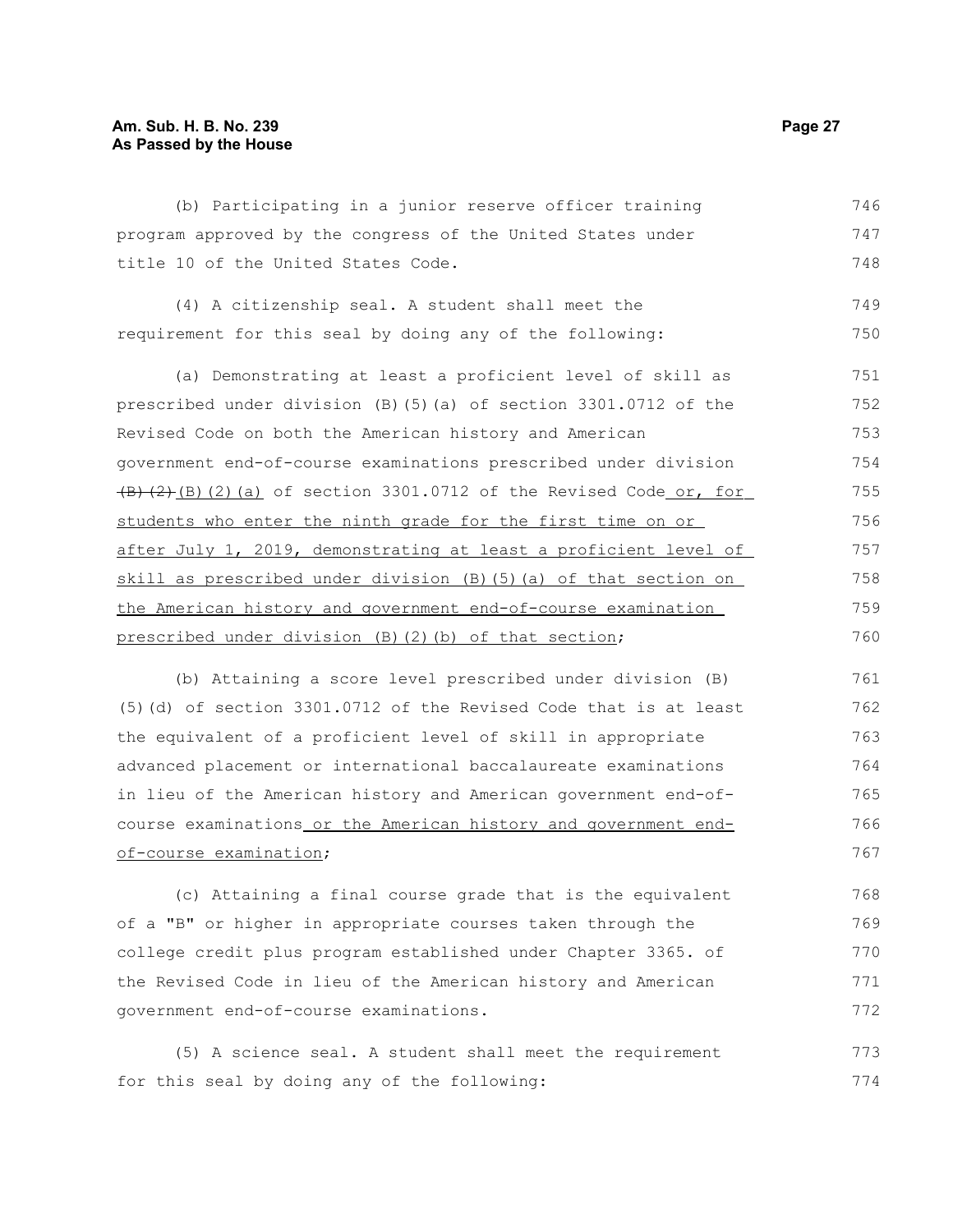### **Am. Sub. H. B. No. 239 Page 28 As Passed by the House**

| (a) Demonstrating at least a proficient level of skill as         | 775 |
|-------------------------------------------------------------------|-----|
| prescribed under division (B)(5)(a) of section 3301.0712 of the   | 776 |
| Revised Code on the science end-of-course examination prescribed  | 777 |
| under division (B)(2) of section 3301.0712 of the Revised Code;   | 778 |
| (b) Attaining a score level prescribed under division (B)         | 779 |
| (5) (d) of section 3301.0712 of the Revised Code that is at least | 780 |
| the equivalent of a proficient level of skill in an appropriate   | 781 |
| advanced placement or international baccalaureate examination in  | 782 |
| lieu of the science end-of-course examination;                    | 783 |
| (c) Attaining a final course grade that is the equivalent         | 784 |
| of a "B" or higher in an appropriate course taken through the     | 785 |
| college credit plus program established under Chapter 3365. of    | 786 |
| the Revised Code in lieu of the science end-of-course             | 787 |
| examination.                                                      | 788 |
| (6) An honors diploma seal. A student shall meet the              | 789 |
| requirement for this seal by meeting the additional criteria for  | 790 |
| an honors diploma under division (B) of section 3313.61 of the    | 791 |
| Revised Code.                                                     | 792 |
| (7) A technology seal. A student shall meet the                   | 793 |
| requirement for this seal by doing any of the following:          | 794 |
| (a) Subject to division (B) $(5)$ (d) of section 3301.0712 of     | 795 |
| the Revised Code, attaining a score level that is at least the    | 796 |
| equivalent of a proficient level of skill in an appropriate       | 797 |
| advanced placement or international baccalaureate examination;    | 798 |
| (b) Attaining a final course grade that is the equivalent         | 799 |
| of a "B" or higher in an appropriate course taken through the     | 800 |
| college credit plus program established under Chapter 3365. of    | 801 |
| the Revised Code;                                                 | 802 |
|                                                                   |     |

(c) Completing a course offered through the student's 803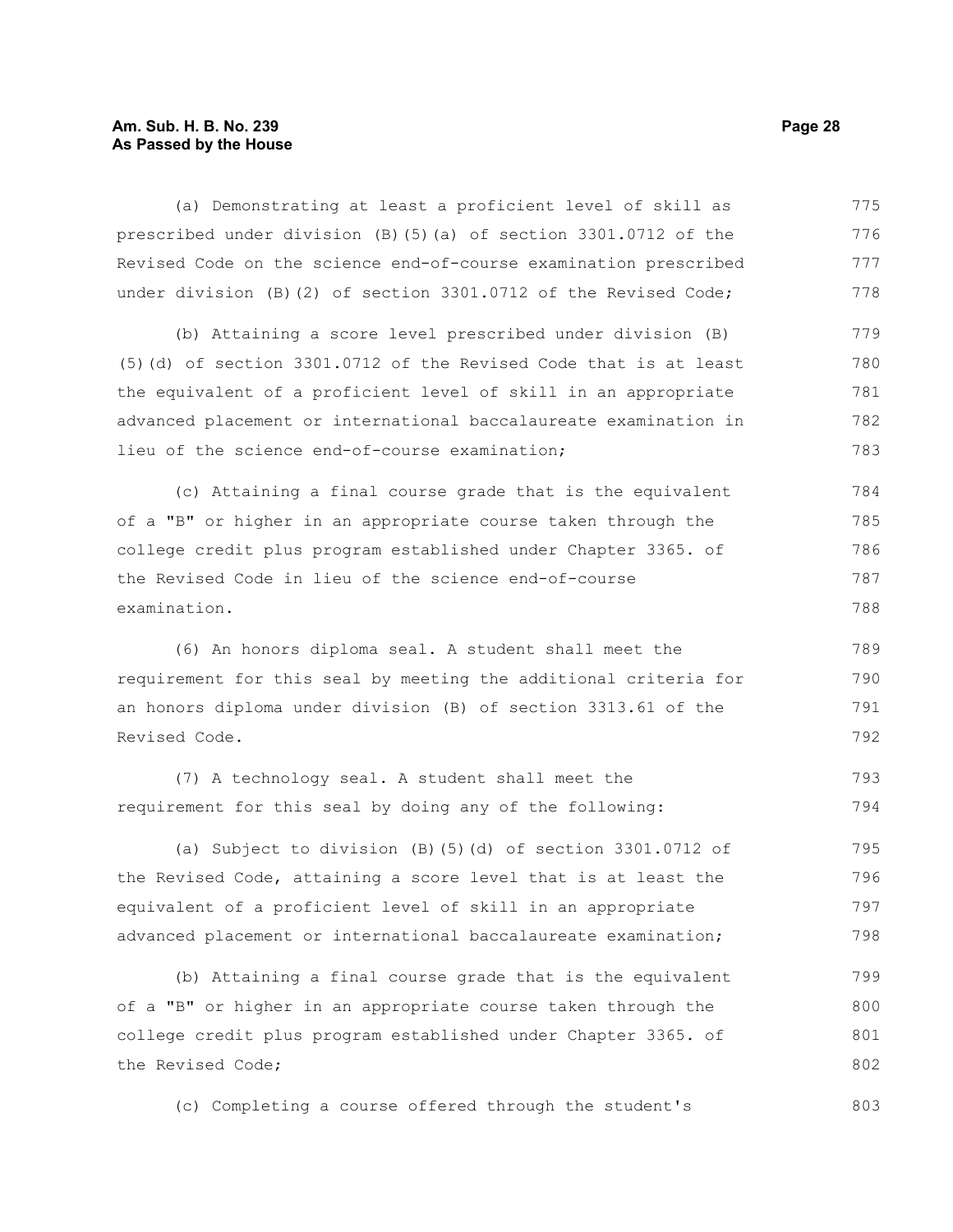district or school that meets guidelines developed by the department of education. However, a district or school shall not be required to offer a course that meets guidelines developed by the department. 804 805 806 807

(8) A community service seal. A student shall meet the requirement for this seal by completing a community service project that is aligned with guidelines adopted by the student's district board or school governing authority. 808 809 810 811

(9) A fine and performing arts seal. A student shall meet the requirement for this seal by demonstrating skill in the fine or performing arts according to an evaluation that is aligned with guidelines adopted by the student's district board or school governing authority.

(10) A student engagement seal. A student shall meet the requirement for this seal by participating in extracurricular activities such as athletics, clubs, or student government to a meaningful extent, as determined by guidelines adopted by the student's district board or school governing authority. 817 818 819 820 821

(D) Each district or school shall develop guidelines for at least one of the state seals prescribed under divisions (C) (8) to (10) of this section. 822 823 824

(E) Each district or school shall maintain appropriate records to identify students who have met the requirements prescribed under division (C) of this section for earning the state seals established under that division. 825 826 827 828

(F) The department shall prepare and deliver to each district or school an appropriate mechanism for assigning a state diploma seal established under division (C) of this section. 829 830 831 832